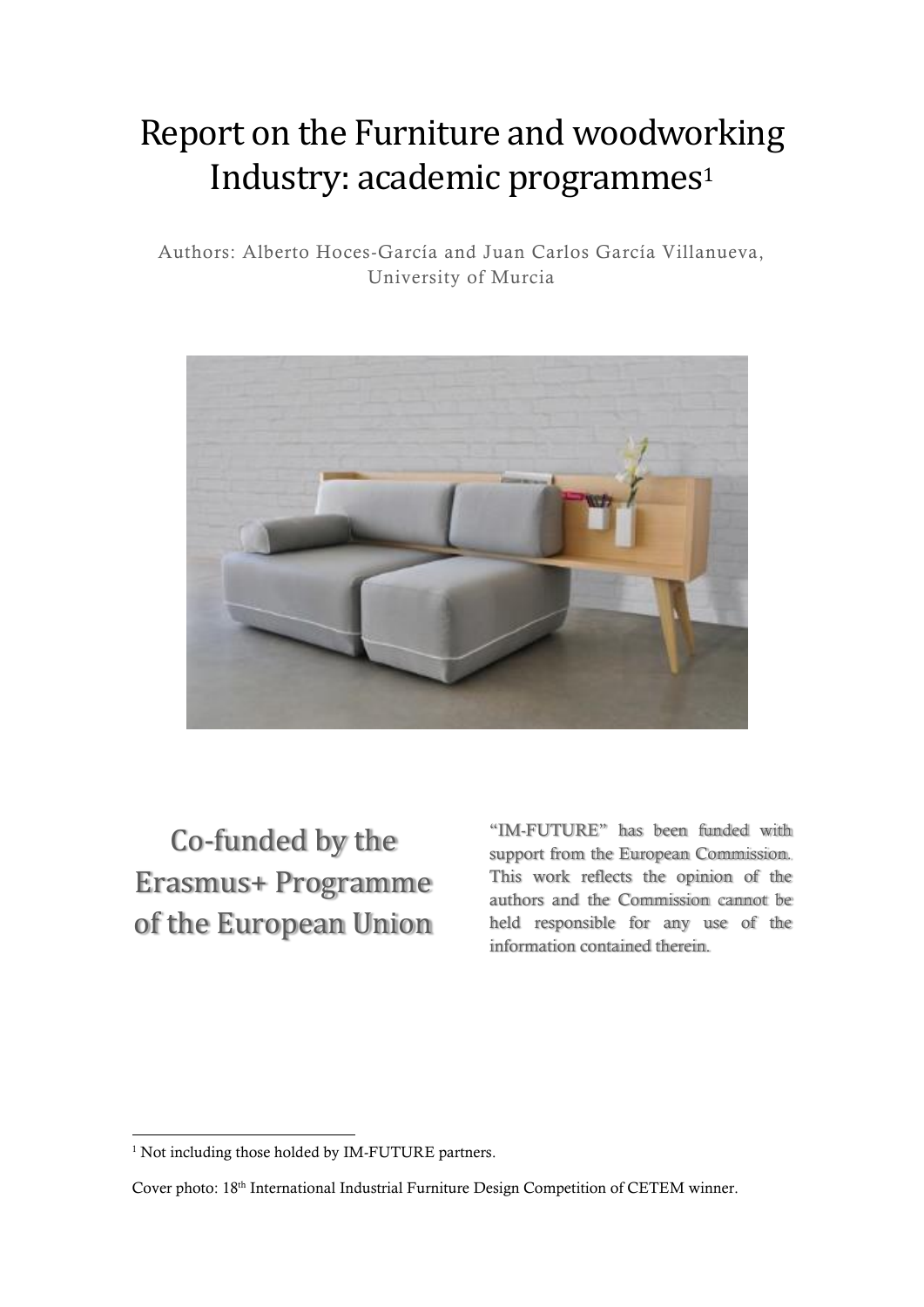*Intellectual Output 1 (IO1)*





## **SWOT analysis**

<span id="page-1-0"></span>

|          | <b>HELPFUL</b>                                                                                                                                                                                                                                                                                                                                                                                                                                                                                                                                                                                                                                                                                                                                                                                                                                                                                                                                                                                                   | <b>HARMFUL</b>                                                                                                                                                                                                                                                                                                                                                                                                                                                                                                                                                                                                                                                                                                                                                                                                                                                                                                                                                                                                                                                                                                                            |
|----------|------------------------------------------------------------------------------------------------------------------------------------------------------------------------------------------------------------------------------------------------------------------------------------------------------------------------------------------------------------------------------------------------------------------------------------------------------------------------------------------------------------------------------------------------------------------------------------------------------------------------------------------------------------------------------------------------------------------------------------------------------------------------------------------------------------------------------------------------------------------------------------------------------------------------------------------------------------------------------------------------------------------|-------------------------------------------------------------------------------------------------------------------------------------------------------------------------------------------------------------------------------------------------------------------------------------------------------------------------------------------------------------------------------------------------------------------------------------------------------------------------------------------------------------------------------------------------------------------------------------------------------------------------------------------------------------------------------------------------------------------------------------------------------------------------------------------------------------------------------------------------------------------------------------------------------------------------------------------------------------------------------------------------------------------------------------------------------------------------------------------------------------------------------------------|
|          | <b>STRENGHTS</b>                                                                                                                                                                                                                                                                                                                                                                                                                                                                                                                                                                                                                                                                                                                                                                                                                                                                                                                                                                                                 | <b>WEAKNESSES</b>                                                                                                                                                                                                                                                                                                                                                                                                                                                                                                                                                                                                                                                                                                                                                                                                                                                                                                                                                                                                                                                                                                                         |
| INTERNAL | <b>O</b> High possibilities to put into practice<br>the acquired knowledge, skills and<br>abilities, due to the availability of<br>natural resources and raw materials and<br>the considerable number of companies<br>the<br>These<br>dedicated<br>sector.<br>to<br>companies are looking for highly<br>qualified people to incorporate their<br>staff, so they can put into practice<br>everything they have learned in their<br>previous training.<br><b>2</b> The substantial number and variety<br>of professions that derive from the wood<br>and furniture sector, ranging from<br>design to production and treatment.<br><b>O</b> Inclusion of subjects in the field of<br>specialization),<br>wood<br>(as<br>$\overline{a}$<br>in<br>engineering and in arts careers. This<br>communication,<br>implies<br>greater<br>development and diversification of the<br>students' knowledge, which they begin<br>to see and become aware of the new<br>possibilities and perspectives on their<br>employability. | <b>O</b> Growing demand of electronic or<br>conventional distance learning as a<br>teaching method, by its flexibility and<br>adaptation to the contemporary<br>lifestyle, situations and learning speeds<br>of all the students. This is destined to<br>formative actions in which the number<br>of hours is very extensive and the<br>volume of contents and, therefore, the<br>attainment of conceptual objectives is<br>very important.<br>However, in the furniture sector it<br>predominates the achievement<br>of<br>procedural objectives, in which the<br>student must know from a "practical"<br>point of view a series of real tasks or<br>procedures that would be difficult to<br>achieve in not on-site education. This<br>fact makes it difficult to<br>adapt<br>theoretical-practical contents to<br>an<br>online<br>exclusive<br>modality<br>and,<br>consequently, teachers must opt for<br>face to face or blended learning.<br><b>2</b> Lack of unification of the training<br>offer.<br><b>•</b> Need to adapt training programs to<br>new technological procedures, but not<br>forgetting the traditional tasks that |
|          |                                                                                                                                                                                                                                                                                                                                                                                                                                                                                                                                                                                                                                                                                                                                                                                                                                                                                                                                                                                                                  | involve opening new horizons in the<br>craftwork and restoration.                                                                                                                                                                                                                                                                                                                                                                                                                                                                                                                                                                                                                                                                                                                                                                                                                                                                                                                                                                                                                                                                         |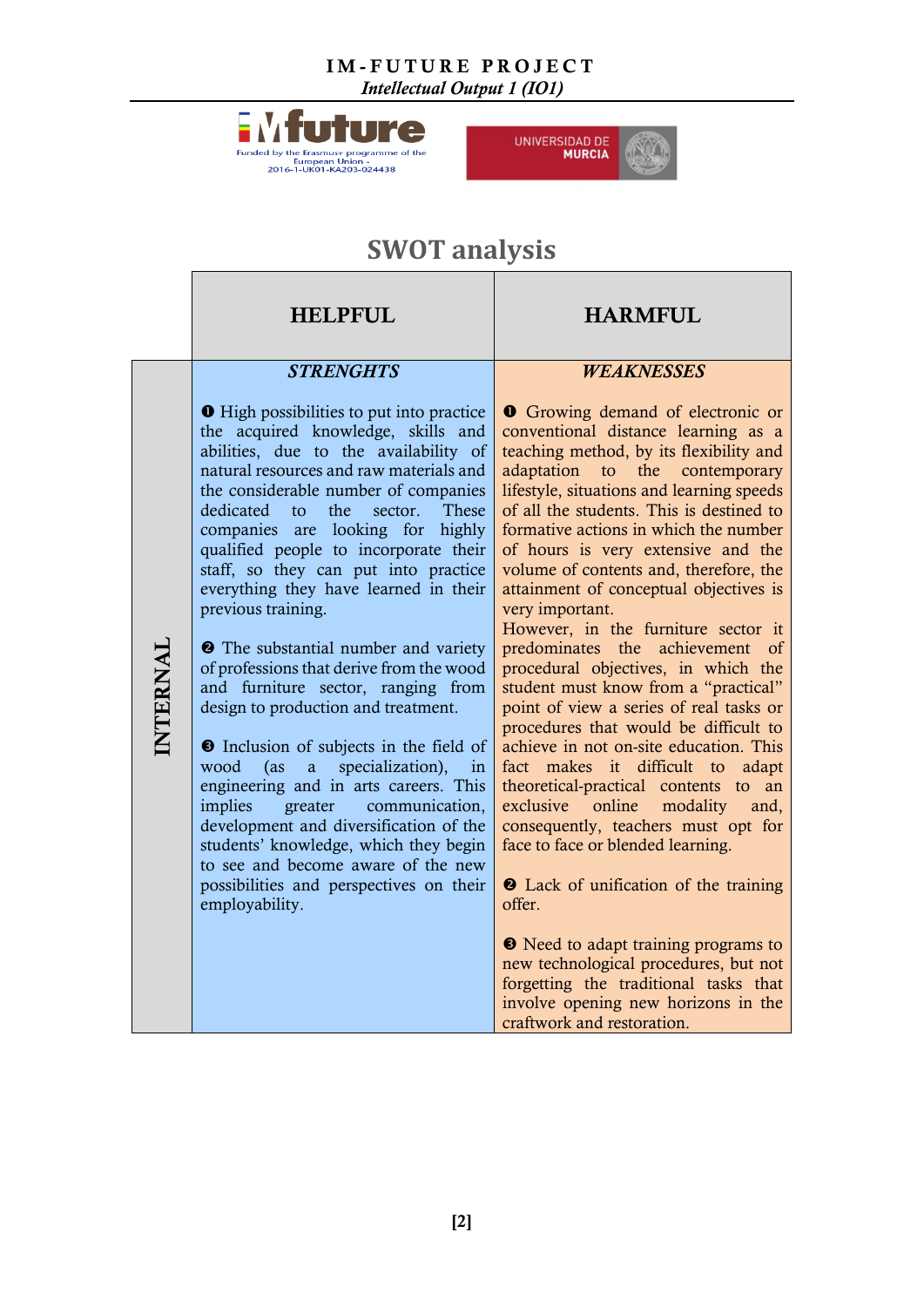



|          | <b>OPPORTUNITIES</b>                                                                                                                                                                                                                                                                                                                                                                                                                                              | <b>THREATS</b>                                                                                                                                                                                                                                                                                                                                             |
|----------|-------------------------------------------------------------------------------------------------------------------------------------------------------------------------------------------------------------------------------------------------------------------------------------------------------------------------------------------------------------------------------------------------------------------------------------------------------------------|------------------------------------------------------------------------------------------------------------------------------------------------------------------------------------------------------------------------------------------------------------------------------------------------------------------------------------------------------------|
| EXTERNAL | <b>O</b> To encourage and demonstrate with<br>workshops the importance and value of<br>furniture in society for introducing<br>people into this field from early to<br>young ages.<br>alliances with non-<br>To make<br>❷<br>European Union countries to expand<br>this type of studies.<br>• To increasing productivity of natural<br>resources by innovation.                                                                                                   | <b>O</b> Lack of publicizing, marketing and<br>awareness of the importance of the<br>sector compared to other studies in<br>other areas of knowledge.<br><b>2</b> Insufficient investment that makes<br>the<br>technologically<br>sector<br>backwardness.<br>• Atomization of programmes that<br>entails repetition of contents and loss of<br>information |
|          | <b>•</b> In relation to vocational training,<br>European<br>Qualifications<br>Framework<br>(EQF) is a reference initiative for the<br>Member States, workers and citizens<br>that will help to understand the<br>qualifications of the different systems in<br>the different countries of Europe. Its<br>main objectives are twofold:<br>$\boxtimes$ Promote mobility of citizens<br>between different countries; and<br>$\boxtimes$ Access to lifelong learning. |                                                                                                                                                                                                                                                                                                                                                            |
|          | <b>O</b> To program, plan and design new<br>certificates<br>of<br>vocational<br>training,<br>adapted to the various levels of studies.<br><b>To</b> develop new open contents that<br>are accessible to education institutions,<br>enterprises and invidious.                                                                                                                                                                                                     |                                                                                                                                                                                                                                                                                                                                                            |
|          | To create Higher Education joint<br>♥<br>programmes, such as Master Degrees,<br>that perfect the participating institutions<br>strengths.                                                                                                                                                                                                                                                                                                                         |                                                                                                                                                                                                                                                                                                                                                            |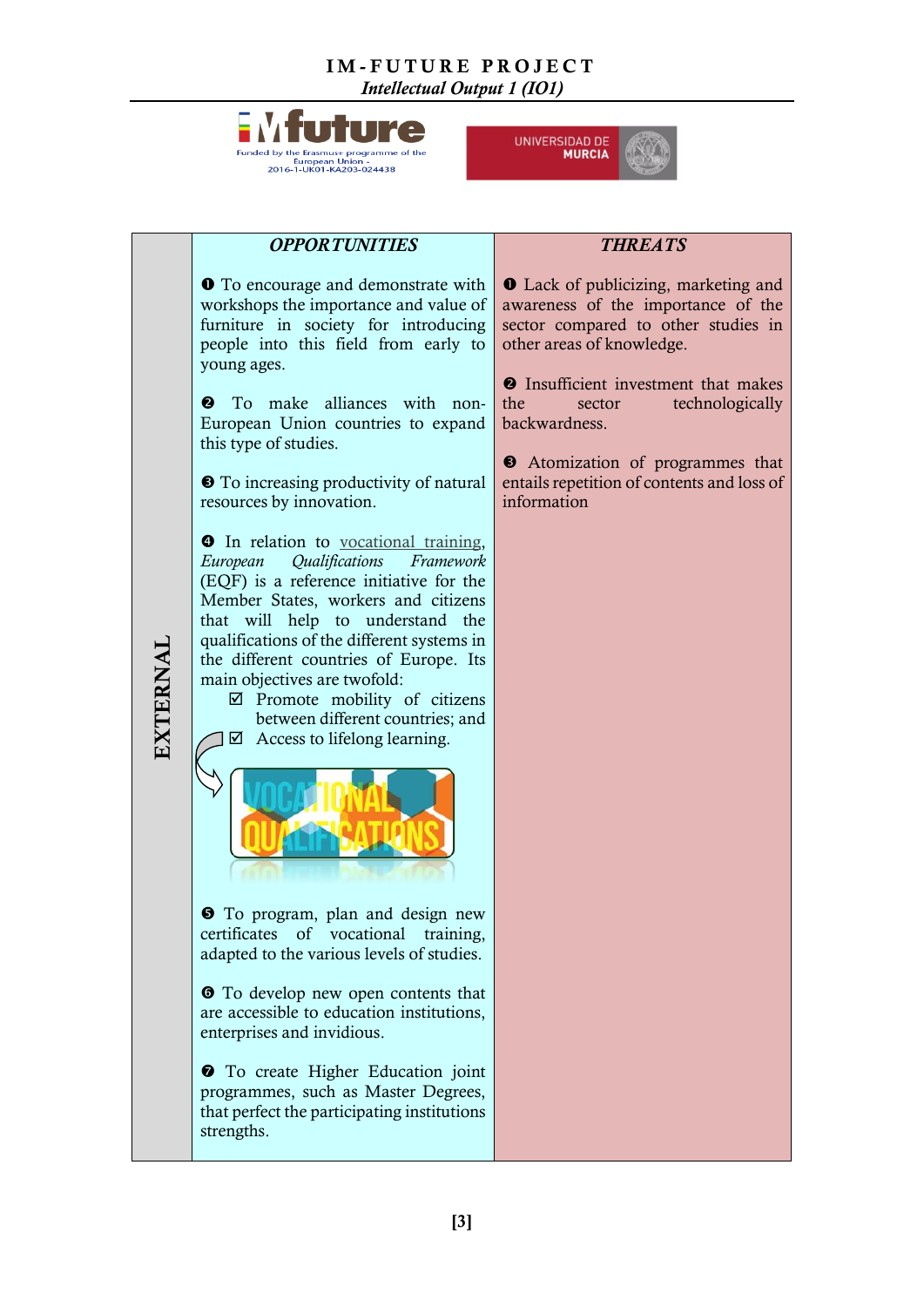



### **Introduction**

In this report, you may find information about every education programmes related to the furniture industry in European Union. Thus, attention has been focused on Higher Education programmes, master degrees, especially, but it has been covered the entire spectre. Due to the complexity of educational laws in each country, not completely regularized with the European Union standard, this has been the only differentiation possible to make, and even that, there may be some levels that do not fit in it. Not all their information could have been explained in this report, so it is possible to follow (in pdf version) the link in each degree in [this format](#page-1-0)<sup>2</sup>.

It is redacted by University of Murcia members, but people of the rest of the partners has been collaborating in the first search of these programmes. Both the search and the report were divided by countries, so the investigation responsible of each country is noted at the beginning of its section with the number of programmes found in it. These sections are organized alphabetically, as it can be read in the [interactive summary](#page-4-0).

Not all the 28 countries of the European Union appear, because some of them have no programmes of our interest or they couldn't be find. By last, it can be observed that the first chapter is dedicated to programmes of the IM-FUTURE project partners, given their direct and very important contribution to the sector and its future.

**.** 

<sup>&</sup>lt;sup>2</sup> Note that the links may not work due to changes in them servers. All were working at the date of this report was finished: May 2017.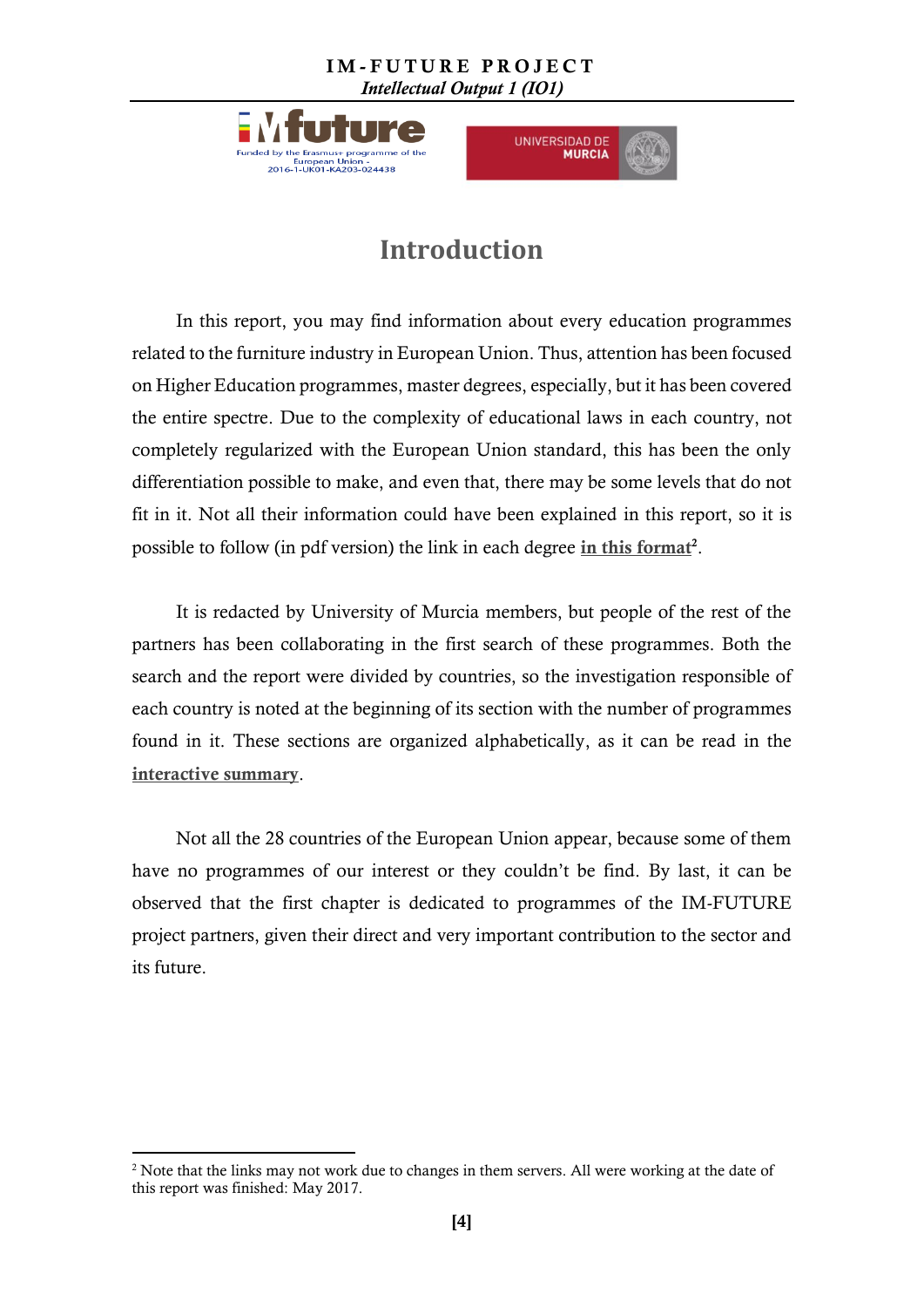Intellectual Output 1 (IO1)



 $\sim$   $\sim$ 

UNIVERSIDAD DE

## **Summary**

<span id="page-4-0"></span>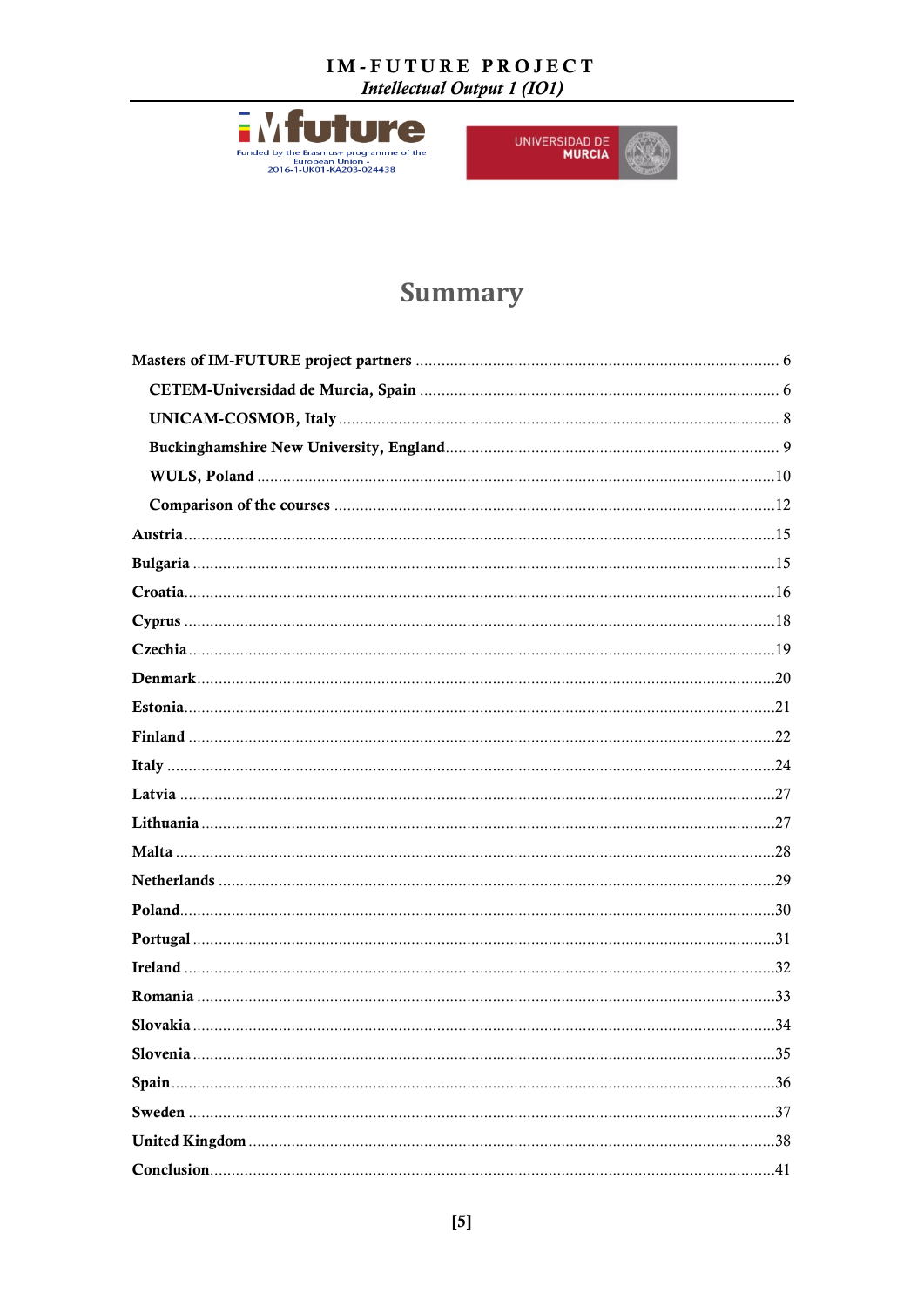



## <span id="page-5-0"></span>**Masters of IM-FUTURE project partners**

### **CETEM-Universidad de Murcia, Spain**

<span id="page-5-1"></span>CETEMs master's degree course, entitled Master in design and Industrial Organization for the furniture Sector, is organized by the consortium of CETEM, University of Murcia and other parties, such as business partners. Courses are taught face to face, lectures are held by experts of furniture sector, along with the university staff. Course consists of 190hrs basic (common) block followed with 40hrs extensions: 60 ECTS.

Common block is filled with the modules such as:

- Basic knowledge of the sector
- Business management (Two modules) Organization of company, Legal and fiscal environment, Continuity of the family business, Organization and management of human resources, Prevention of occupational hazards, Sales force and buying groups. Marketing, advertising and promotion, Management of suppliers. Costs and sets. Financial analysis. Strategic management. Public speaking.
- Product and technology of the sector Product description. Materials: Wood and plywood, plastics, adhesives, varnishes, foam, Textiles, steelwork, other. Manufacturing processes. Machinery. EQM systems. Introduction to management systems. Ambient intelligence.
- Management Management by processes. ISO 9001:2008. Environmental management. Quality and environmental certifications for the furniture
- Technical innovation Technological surveillance. Industrial property. Innovation and project management. Innovation. Social networks.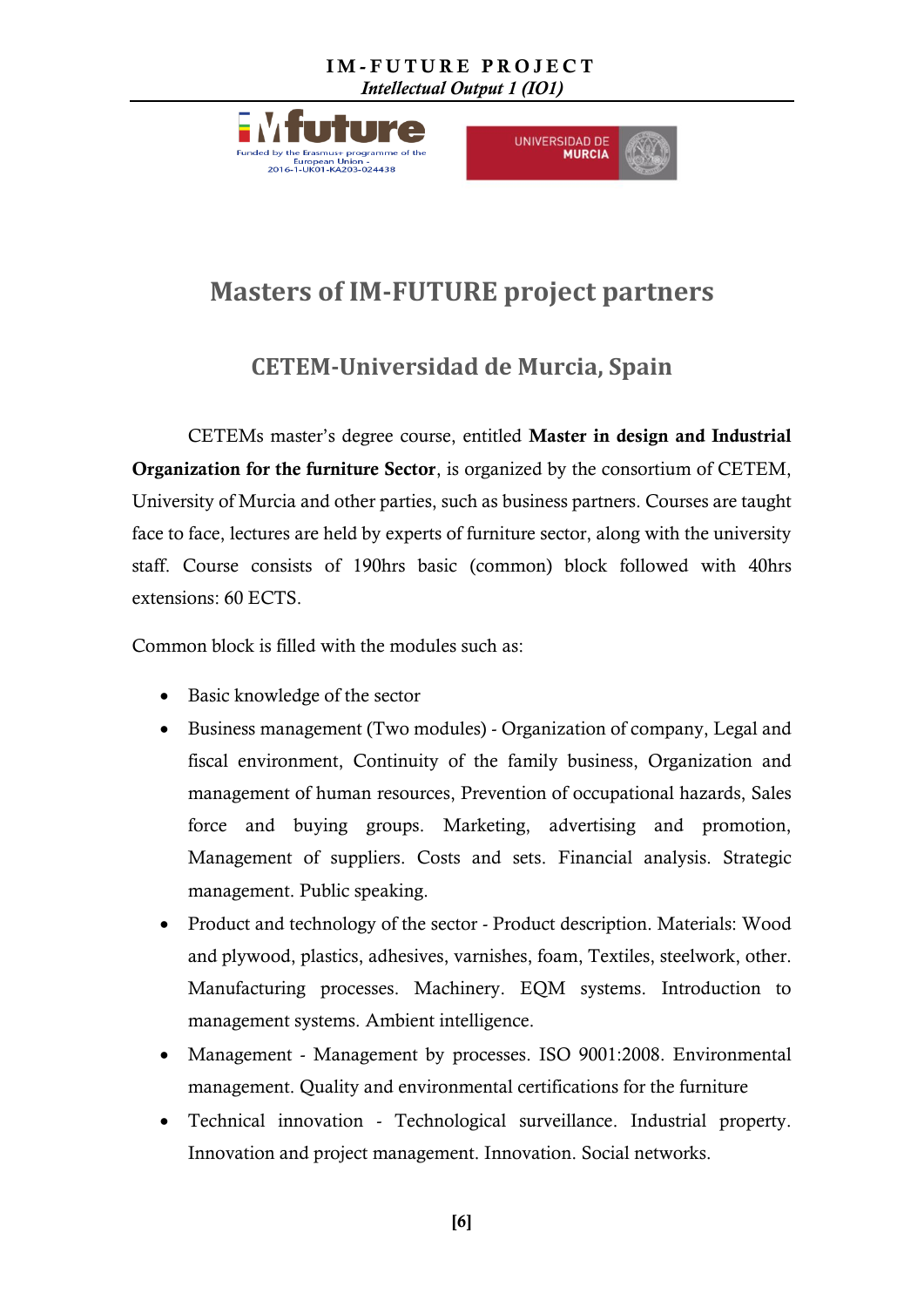



Followed by the extensions:

- Technology Organization and Industrial logistics. Improvement of productivity. Introduction to quality. Industrial Organization. The production function. Management of Stocks. Master production plan. Materials planning. Programming, launch and execution control. Methods and times. Industrial maintenance. Advanced production systems. Plant distribution. Flexsim. Financial system. Accounting and management programs. Production technology - CAD CAM systems. Machining practices. Logistics, storage and distribution. Prices policy. Logistics, warehousing and distribution. ERP systems. Remote control tools.
- Industrial Design Management of the design process. Trends in the furniture Sector. Creativity. Conceptualization. Rhinoceros. Laboratory practice. Inventor. CAD CAM systems. Laboratory practice.

Courses are completed with some complementary works, visits to the companies and practices in companies.

Course is finalized by Master Thesis.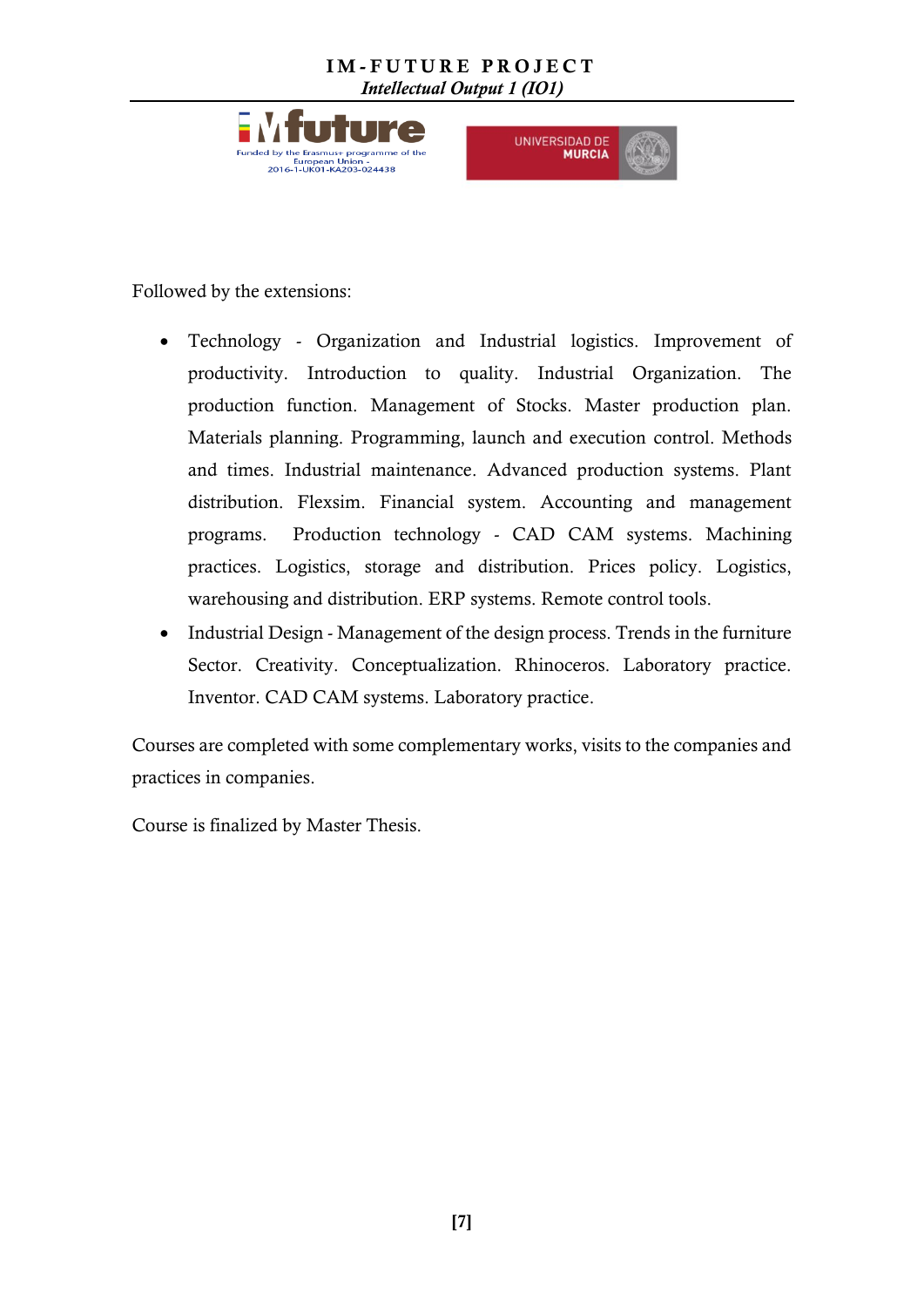





### **UNICAM-COSMOB, Italy**

<span id="page-7-0"></span>Master degree, proposed by the UNICAM COSMOB prepares graduate to work in the three specific manufacturing sectors:

- Furniture (visual and interior design)
- Footwear (shoes and accessories design)
- Clothing (menswear, womenswear and knitwear)

Course consists of didactic activity, theoretical and practical actions in modules, and learning lab activities including realization of projects, workshops and seminars held by external teachers, company visits, participation in events and trade shows; with specifically technology and analysis of trends in mind.

- Common block subjects are focused on overall design, materials, trends, value estimation etc., as follows: English, Eco-sustainable materials, Web and multimedia design, Image and analysis of product value, Brand marketing and Web and multimedia design, The color: expression and function. Certification and regulations for products. Trend analysis. Cost analysis. Design and Culture, Ergonomics, Semiotics
- Specializing subjects for furniture are more focused on the product: design, product concept, smart material, IT: fab lab, Rendering and animation, design history, modern habitats

Total teaching hours provided, including lectures, alternative teaching hours + individual study is 1500hrs per year. It is necessary to remark, that the aim of the study is to develop/train not only professional in the furniture design, but professional able to move within several areas and capable of holding various roles such as designer, expert, promoter/consultant of innovative ideas.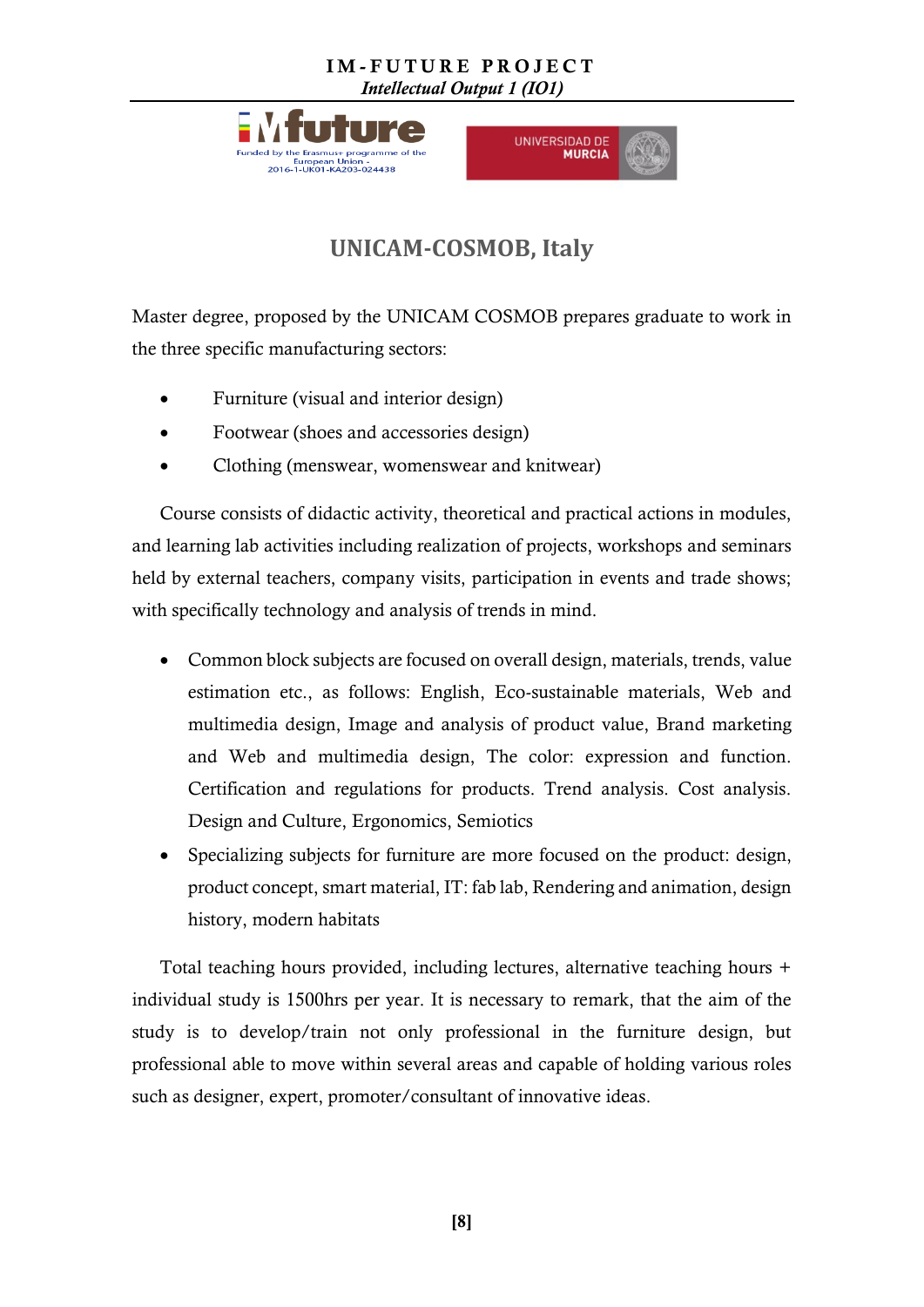



### **Buckinghamshire New University, England**

<span id="page-8-0"></span>Bucks NU MA Art and Design Practice program is designed to Provide an interdisciplinary context of study in which students will follow their preferred route to obtain a degree in the area of their choice at Master's level. Available training paths/degrees are: MA Furniture Design, MA Product Design, MA Textiles, MA Fine Art, MA Ceramics, MA Jewellery and Silversmithing, MA Printmaking, MA Graphics, MA Illustration, MA Spatial and Interior Design.

- Course is organized into modules, such as Personal Project 1, Material Creativity, Art and Design Research Methods, Personal Project 2, Thesis and Personal Project 3, giving in total 180 credits (90 ECTS). Course takes one year full time/two years part time
- Similar course provided, at BSc level, is similarly organized into modules such as: Design Communication,Materials & Processes, Design Projects 1, Getting Connected, Design Visualisation, Applied Production & Manufacture, Design Projects 2, Making Choices, Design Projects 3, Design for Manufacture, Major Project and New Model Dissertation giving in total 360 (180 ECTS) credits in 3 years (Full Time)

It is necessary to remark that art and design subjects are learned in a studio and workshop environment. It is typical to art&design schools/universities, and such method involves a lot more students own work and commitment. Also, significant difference from the other learning types are the fact that thesis does not finish course – it is predicted to prepare student for final, stage 3 personal project.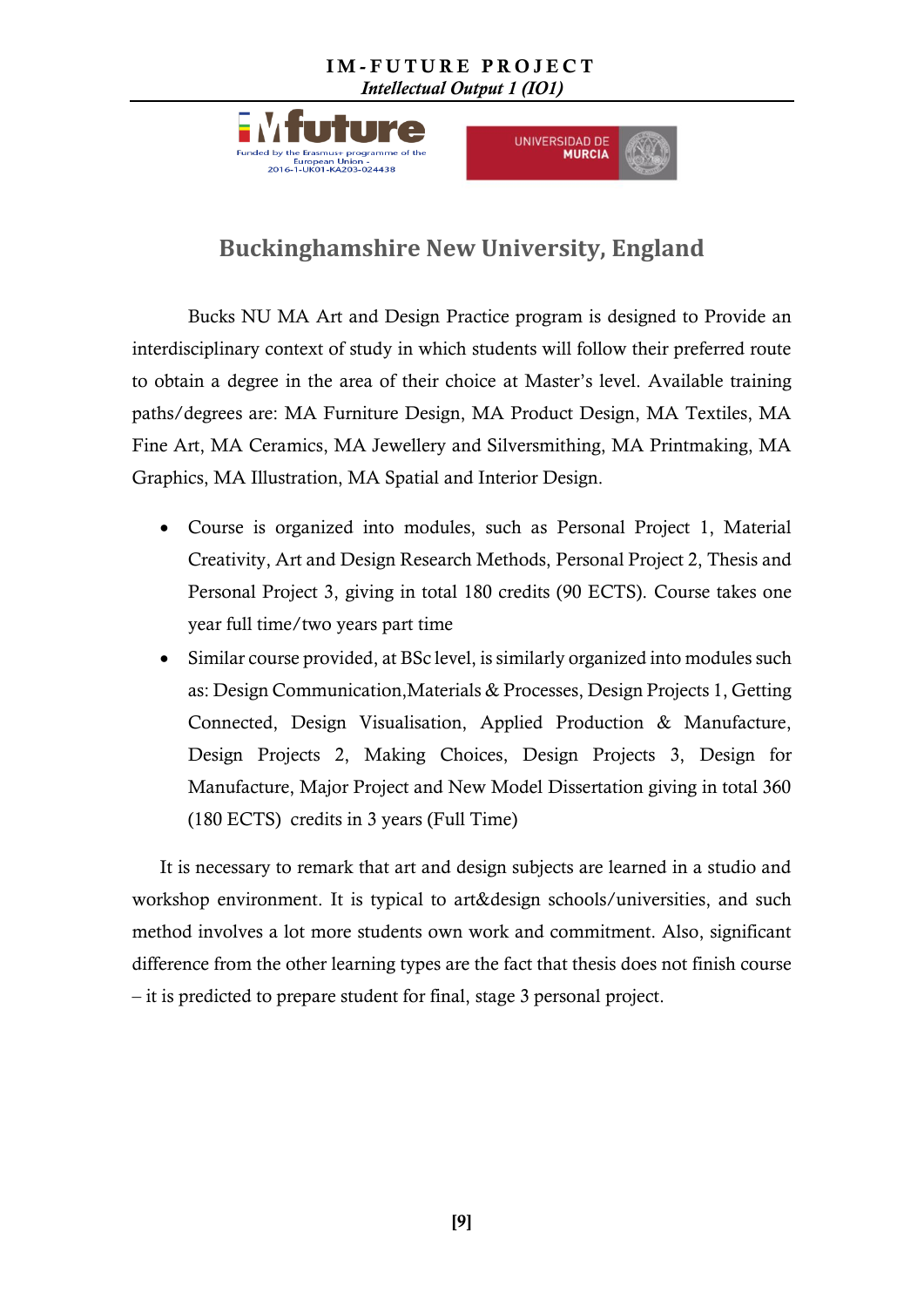



### **WULS, Poland**

<span id="page-9-0"></span>In opposite, Warsaw university of Life Sciences does not offer MSc program for furniture sector. Studies dedicated to furniture are at BSc /engineer level only. However, those in need or willing to obtain further degree, can apply for MSc course in Wood Technology – Furniture Engineering, which in fact is an extension for both wood technology and furniture engineering graduates.

Furniture engineering BSc course is provided in both full time and weekend courses, both take 3.5 year (7 semesters). Program of the BSC course is quite extended, each semester earns 30 ECTS (7 semesters x 30 – 210 ECTS)

 BSc Topics/lectures on: Inorganic Chemistry, Physics, Mathematics, Materials Science, Wood Science (Anatomy), Styles in Furniture, Engineering Drawing, Biodeterioration of Wood Materials and other Materials, Organic Chemistry, Basis of Woodworking, Technical Metrology and Measuring Systems, Informatics Technology, Solid Wood Products and Sawmilling, Electrotechnics and Electronics, Ergonomics in The Furniture Industry, Physics of Natural Fibrous Materials, Mechanics, Mechanics of Structures, Technical Thermodynamics, Furniture Plastics and Fabrics, Automatics, Thermal and Plastic Processing of Wood, Adhesives and Gluing Techniques, Construction and Technology of Cabinet Furniture, Wood Cutting and Machining Tools, Environment Protection, Basics of Enterprise Economics, Basic Computer Aided Design, Professional practice, Project Management, Wood Machining, Wood Panel Technology, Construction and Technology of skeletal and upholstered Furniture, Finishing of Wood and Wood-based Materials, Development of the New Product, Exploitation of Machinery and Tools in Furniture Production, Furniture Decorating Techniques,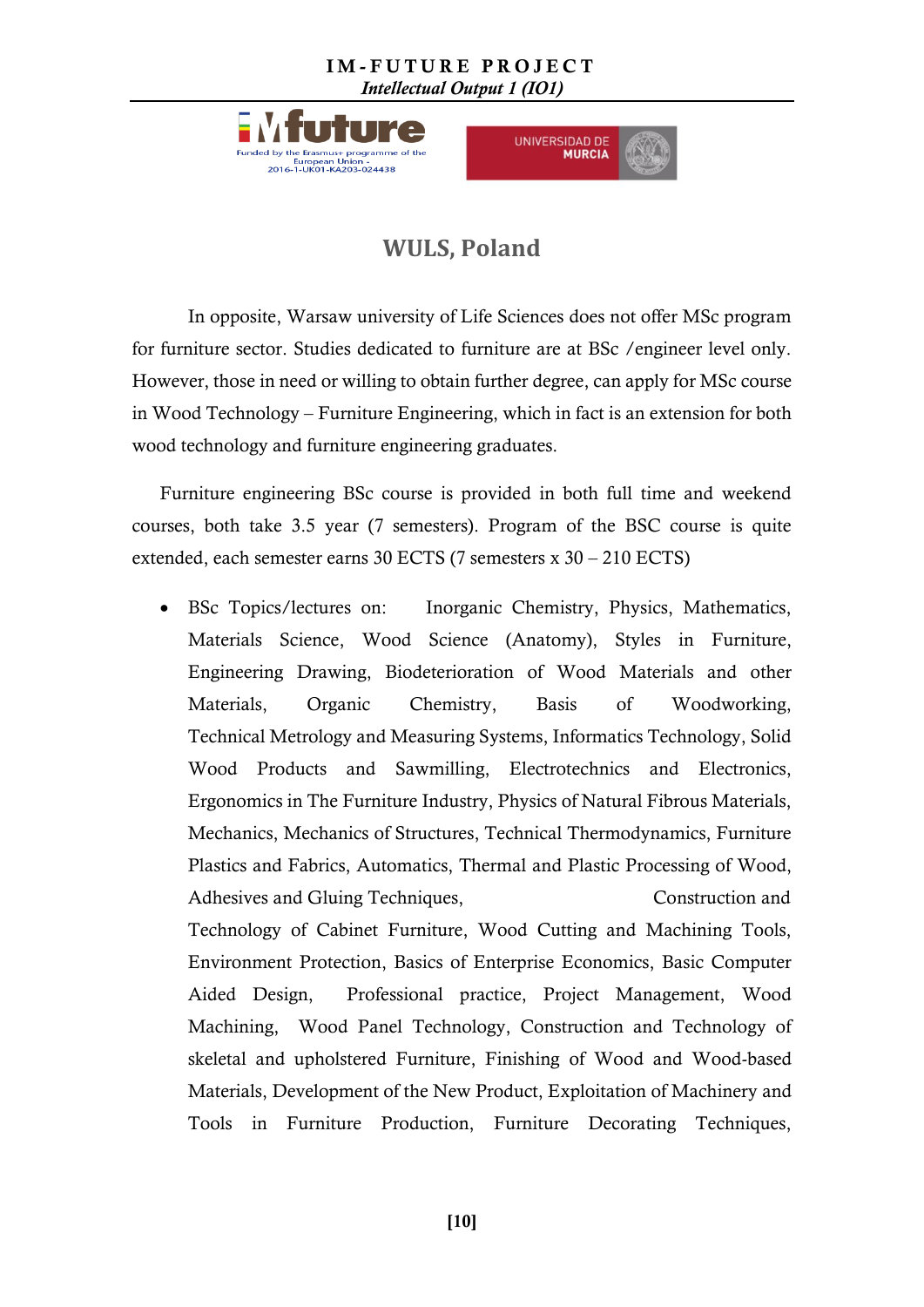



Computerized process automation in production, Protection of wood materials in furniture, English Language.

Altogether, BSc course is around 2500 hours, not including students' own work, degree is completed after Engineer Thesis.

After completion of BSc degree, student may choose to continue studies on MSc course (BSc in wood technology or Furniture Engineering is needed). Course is provided both full time and weekend, totaling 3 semesters and 95 ECTS

 MSc Topics/lectures on: Economic and Investing on the Financial Market, Wood Waste Management, Exotic Wood Science, Wood Deterioration, Basic of Business Law, Statistic in Experiments, Drying Technology, Special Purpose Wood-Based Materials, Wooden Construction Engineering, Flexible Manufacturing, Furniture History and Elements of Furniture Construction, Marketing, Principles of Entrepreneurship, Preservation of Fungi in Buildings, Technics of Wood Finishing, Industrial Design of Furniture, Product management, Process Monitoring of Manufacturing Systems, Conservation and Restoration of Furniture, Logistics, Mechanization and Automation of Production Processes, CAD Systems in the Furniture Industry

Altogether, Msc course is around 1000 hours, not including students' own work, degree is completed after Master Thesis.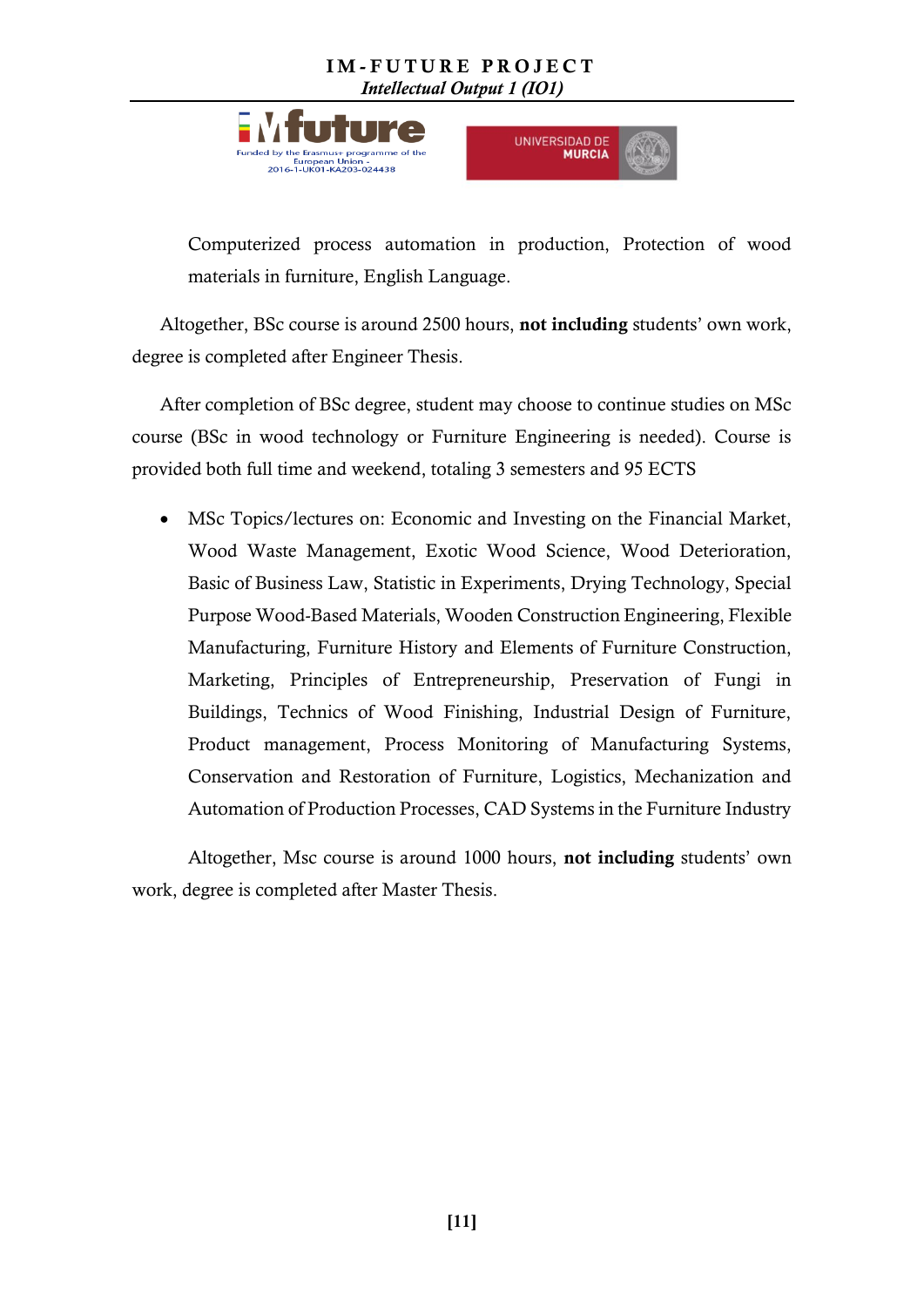





### **Comparison of the courses**

**Basic comparison**

<span id="page-11-0"></span>Following table presents focused comparison of educational offers:

| <b>Topic</b>                        | <b>CETEM</b>                            | Unicam/COSMOB           | <b>BUCKS</b>            | <b>WULS</b>                            |
|-------------------------------------|-----------------------------------------|-------------------------|-------------------------|----------------------------------------|
| Program title                       | $\overline{\mathrm{Y}}$                 | $\overline{\mathrm{Y}}$ | $\overline{\text{Y}}$   | Y                                      |
| School/Department                   | $\overline{Y}$                          | $\overline{\text{Y}}$   | $\overline{Y}$          | $\overline{\text{Y}}$                  |
| Study mode Full Time                | $\overline{\text{Y}}$                   | Y                       | Y                       | $\overline{\text{Y}}$                  |
| Study<br>mode<br>Part<br>Time       | N/A                                     | $\mathbf Y$             | Y                       | $\mathbf Y$                            |
| Duration Full Time                  | N/A                                     | 1Year                   | 1 Year                  | 1.5 Year                               |
| <b>Duration Part Time</b>           | N/A                                     | N/A                     | 2 Years                 | 1.5 Year<br>(weekends)                 |
| <b>Course Hours</b>                 | $190 + 40$<br>only<br>teaching<br>hours | 1500 with own<br>work   | N/A                     | $1000 - only$<br>teaching hours        |
| <b>ECTS</b>                         | 60                                      | N/A                     | 90                      | 95                                     |
| Entry prerequisites                 | <b>BSc</b> or<br>higher                 | BSc or higher           | <b>BSc</b> or<br>higher | BSc in<br>Furniture/Wood<br>Technology |
| Units / Modules                     | Y                                       | Y                       | Y                       | Y                                      |
| Theory (Lectures)                   | Y                                       | Y                       | Y                       | Y                                      |
| Coursework<br>$\prime$<br>Workshops | Y                                       | Y                       | Y                       | Y                                      |
| Practices (industry)                | $\overline{Y}$                          | N/A                     | N/A                     | Y                                      |
| Site visits                         | $\mathbf Y$                             | Y                       | Y                       | Y                                      |
| <b>Visiting Professors</b>          | $\rm N/A$                               | Y                       | Y                       | Y                                      |
| Study Abroad                        | $\rm N/A$                               | $\overline{\text{Y}}$   | $\rm N/A$               | Y                                      |
| Master<br>Thesis/Dissertation       | $\mathbf Y$                             | ${\bf N}$               | $\mathbf Y$             | $\mathbf Y$                            |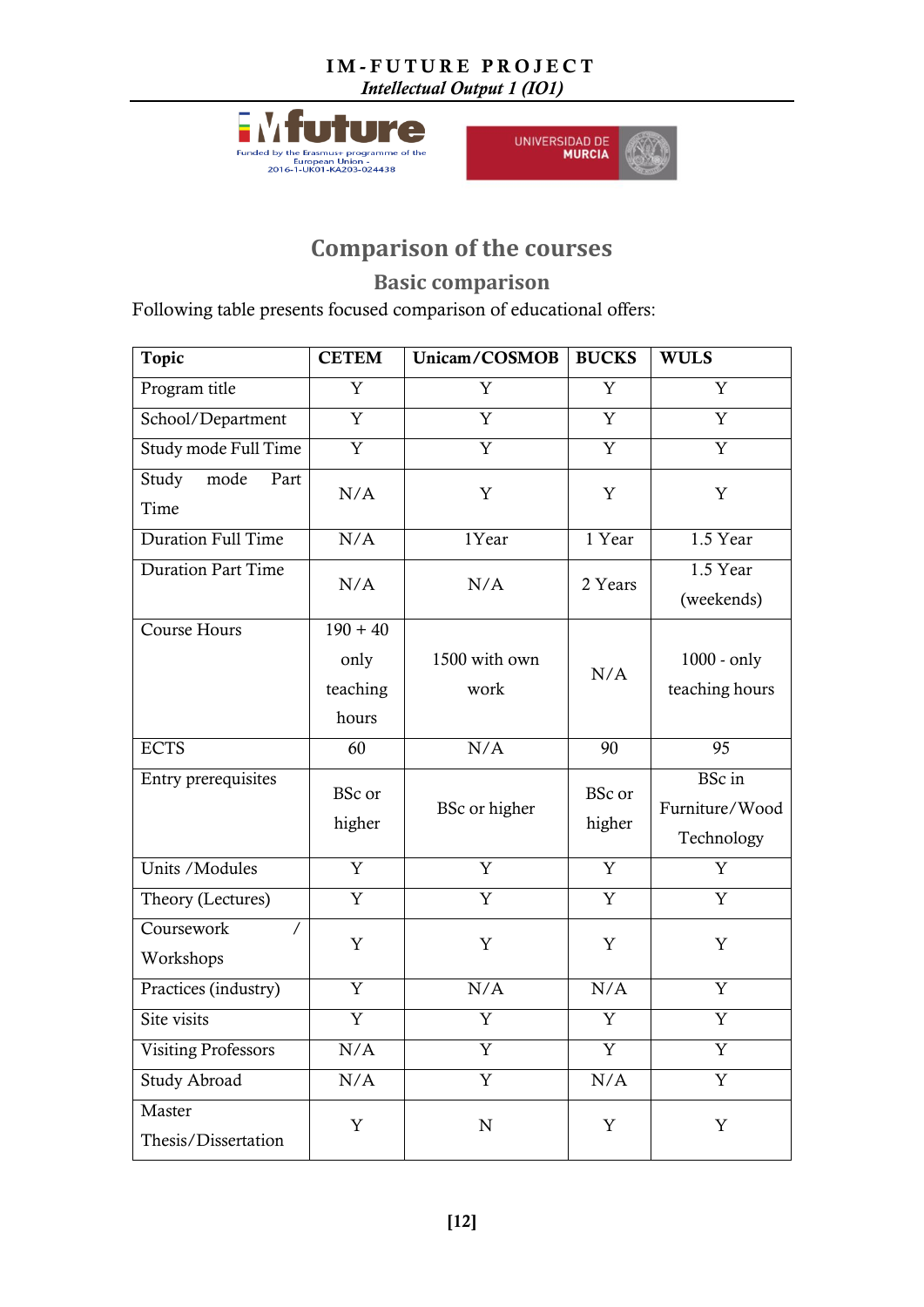





### **Content Comparison**

Following table presents short course content comparison

| Content                  | <b>CETEM</b>   | Unicam/COSMOB         | <b>BUCKS</b>   | <b>WULS</b>    |
|--------------------------|----------------|-----------------------|----------------|----------------|
| Introduction to the      |                |                       |                |                |
| Sector and basic         | Y              | Y                     | Y              | Y              |
| information              |                |                       |                |                |
| Business management      | $\overline{Y}$ | N/A                   | N/A            | $\overline{Y}$ |
| Logistics, storage,      | Y              | $\mathbf N$           | ${\bf N}$      | Y              |
| distribution             |                |                       |                |                |
| Product quality          | Y              |                       |                |                |
| management               |                | $\mathbf N$           | ${\bf N}$      | Y              |
| Marketing/Branding       | $\overline{Y}$ | $\overline{Y}$        | N/A            | $\overline{Y}$ |
| <b>Furniture History</b> | ${\bf N}$      | $\overline{\text{Y}}$ | $\overline{Y}$ | $\overline{Y}$ |
| Technology - Wood        |                | $\overline{Y}$        |                | $\overline{Y}$ |
| Technology - Other       | N/A            | Y                     | N/A            | Y              |
| materials                |                |                       |                |                |
| Technology - Drying      | N/A            | N/A                   | N/A            | Y              |
| Technology -             | Y              | N/A                   | N/A            | Y              |
| Machining                |                |                       |                |                |
| Technology -             | $\mathbf Y$    | $\mathbf Y$           | N/A            | $\mathbf Y$    |
| CAD/CAM                  |                |                       |                |                |
| Technology - Finishing   | N/A            | N/A                   | N/A            | $\mathbf Y$    |
| Construction             | $\mathbf N$    | ${\bf N}$             | ${\bf N}$      | Y              |
| Engineering              |                |                       |                |                |
| Maintenance,             |                |                       |                |                |
| automation, process      | Y              | N                     | N              | Y              |
| monitoring               |                |                       |                |                |
| Conservation and         | ${\bf N}$      | ${\bf N}$             | Y              | $\mathbf Y$    |
| restoration              |                |                       |                |                |
| Preservation (bio)       | $\mathbf N$    | ${\bf N}$             | ${\bf N}$      | $\mathbf Y$    |
| <b>Product Design</b>    | Limited        | Y                     | $\mathbf Y$    | Limited        |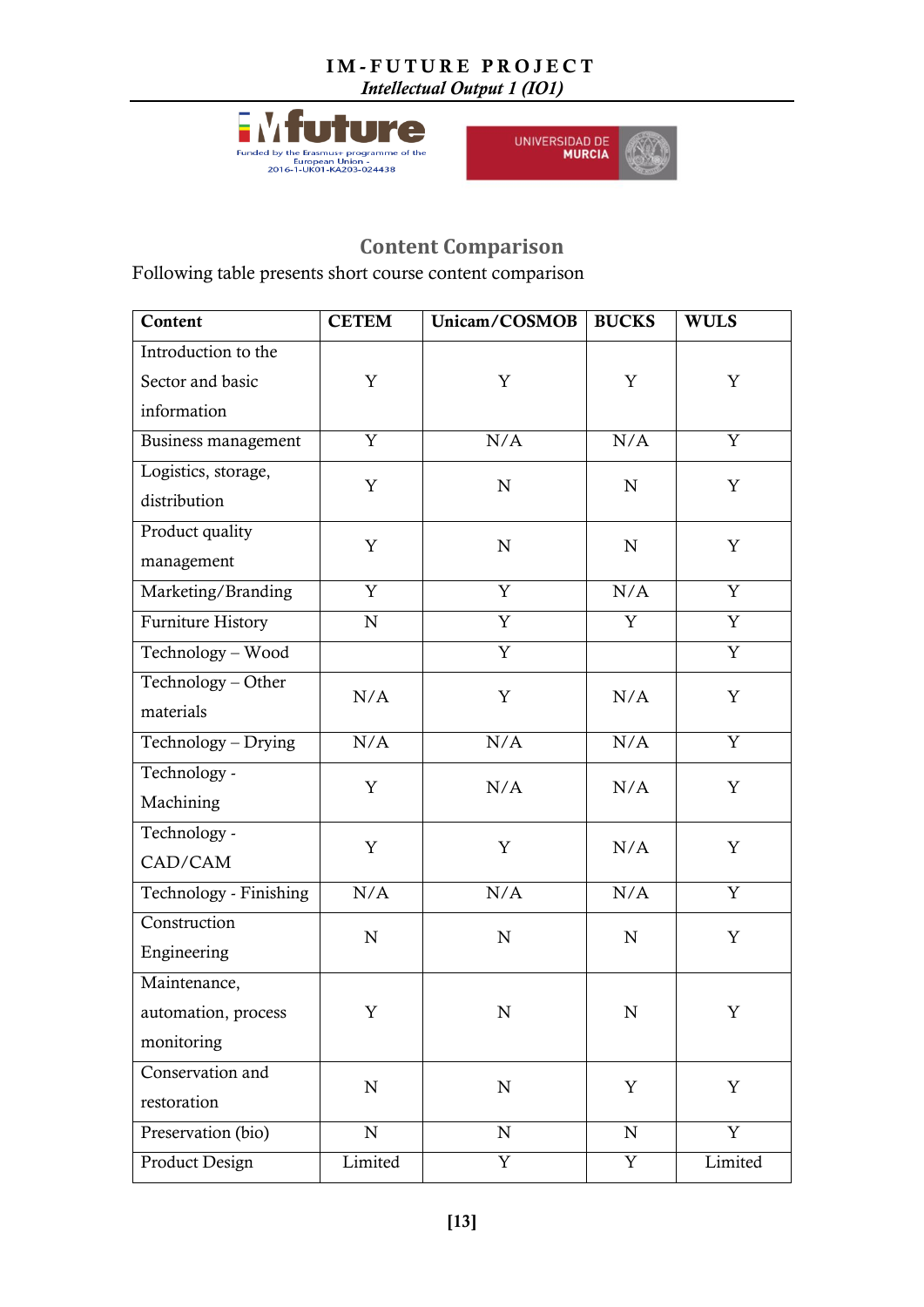





<span id="page-13-0"></span>

| Overall impression of<br>the graduate (authors)<br>opinion | Engineer<br>for the<br><b>Sector</b> | <b>Industrial Designer</b> | Product<br>Designer | <b>Engineer</b> for<br>the Sector |
|------------------------------------------------------------|--------------------------------------|----------------------------|---------------------|-----------------------------------|
| Innovation                                                 | Y                                    | Y                          | N                   | N                                 |
| Scientific planning<br>(experiments, etc)                  | N                                    | N                          | N/A                 | Y                                 |
| Culture                                                    | N                                    | Y                          | Y                   | N                                 |
| Art                                                        | N                                    | Y                          | Y                   | N                                 |
| Ergonomics                                                 | N                                    | Y                          | Y                   | Y                                 |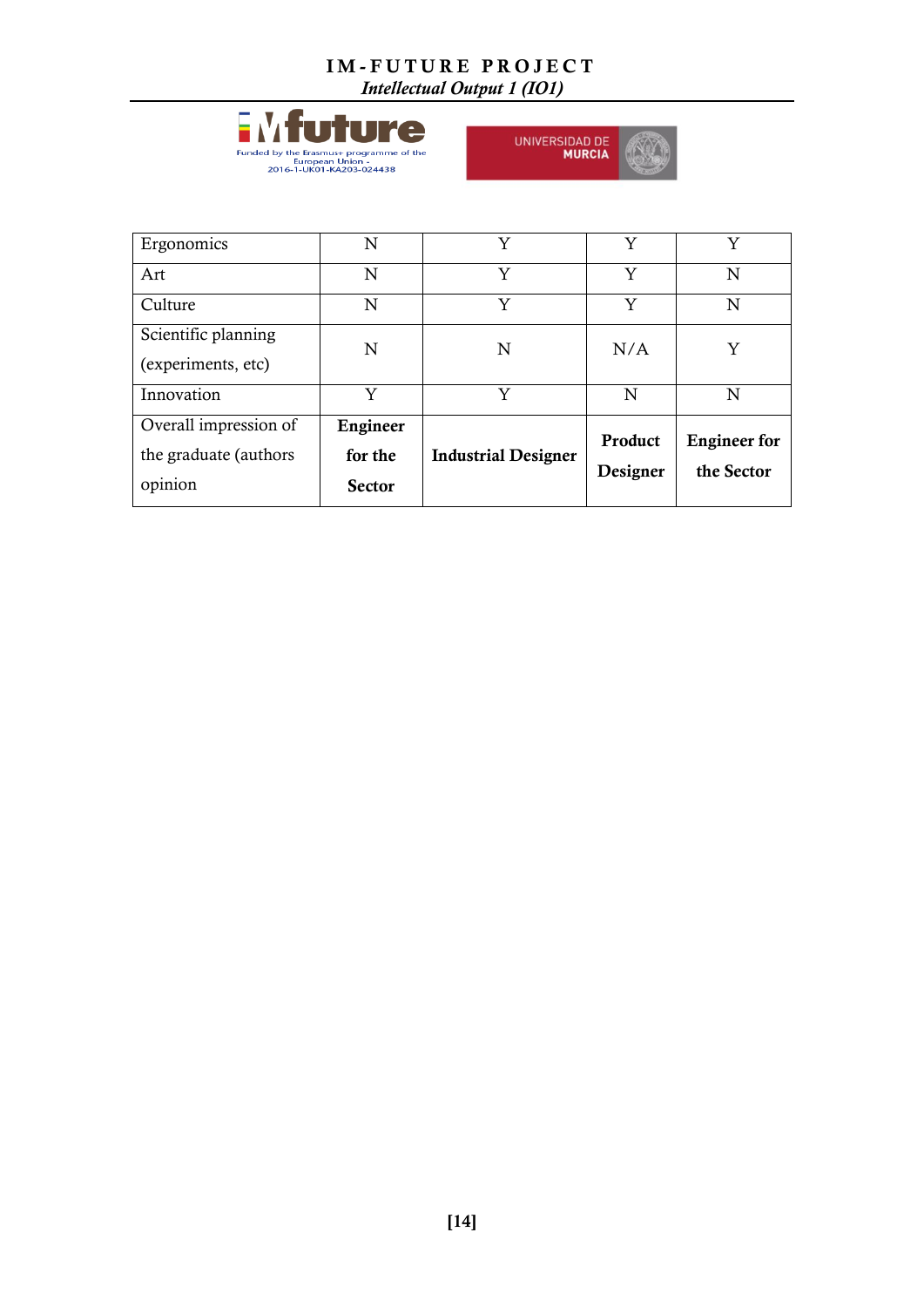



## **Other European Union programmes related to furniture sector**

## **Austria**



Search responsible: COSMOB. Number of programmes found: 4.

A very good example of the exposed in the introduction happens in Austria, where no Higher Education programmes related to furniture have been found. Instead, there are four other design programmes that deserve our mention. [Interior](http://www.ndu.ac.at/en/study/bachelors-courses/interior-design-3d-design.html)  [Design & 3D Design](http://www.ndu.ac.at/en/study/bachelors-courses/interior-design-3d-design.html) of the New Design University of St. Pölten, [Industrial Design](http://www.dieangewandte.at/jart/prj3/angewandte-2016/main.jart?rel=en&content-id=1454062383446&reserve-mode=active) of the University of Applied Arts of Vienna, Space & Design [Strategies](http://www.ufg.ac.at/Bachelorstudium.1654+M52087573ab0.0.html) of the University of Arts and Industrial Design of Linz [and Design & Product](http://www.fh-salzburg.ac.at/en/disciplines/design-media-arts/master-design-product-management/degree-programme/)  [Management](http://www.fh-salzburg.ac.at/en/disciplines/design-media-arts/master-design-product-management/degree-programme/) of the University of Applied Science of Salzburg.

## **Bulgaria**

<span id="page-14-0"></span>

Search responsible: WULS. Number of programmes found: 1.

On the opposite, there is a Higher Education program in Bulgaria. Is offered by the Faculty of Forestry Industry of the University of Forestry of Sofia and has two specialities: [Technology of wood and furniture](https://ltu.bg/en/faculty-of-forest-industry) and Engineering Design (Interior [and design of furniture\)](https://ltu.bg/en/faculty-of-forest-industry). Is taught in Bulgarian during three semesters of full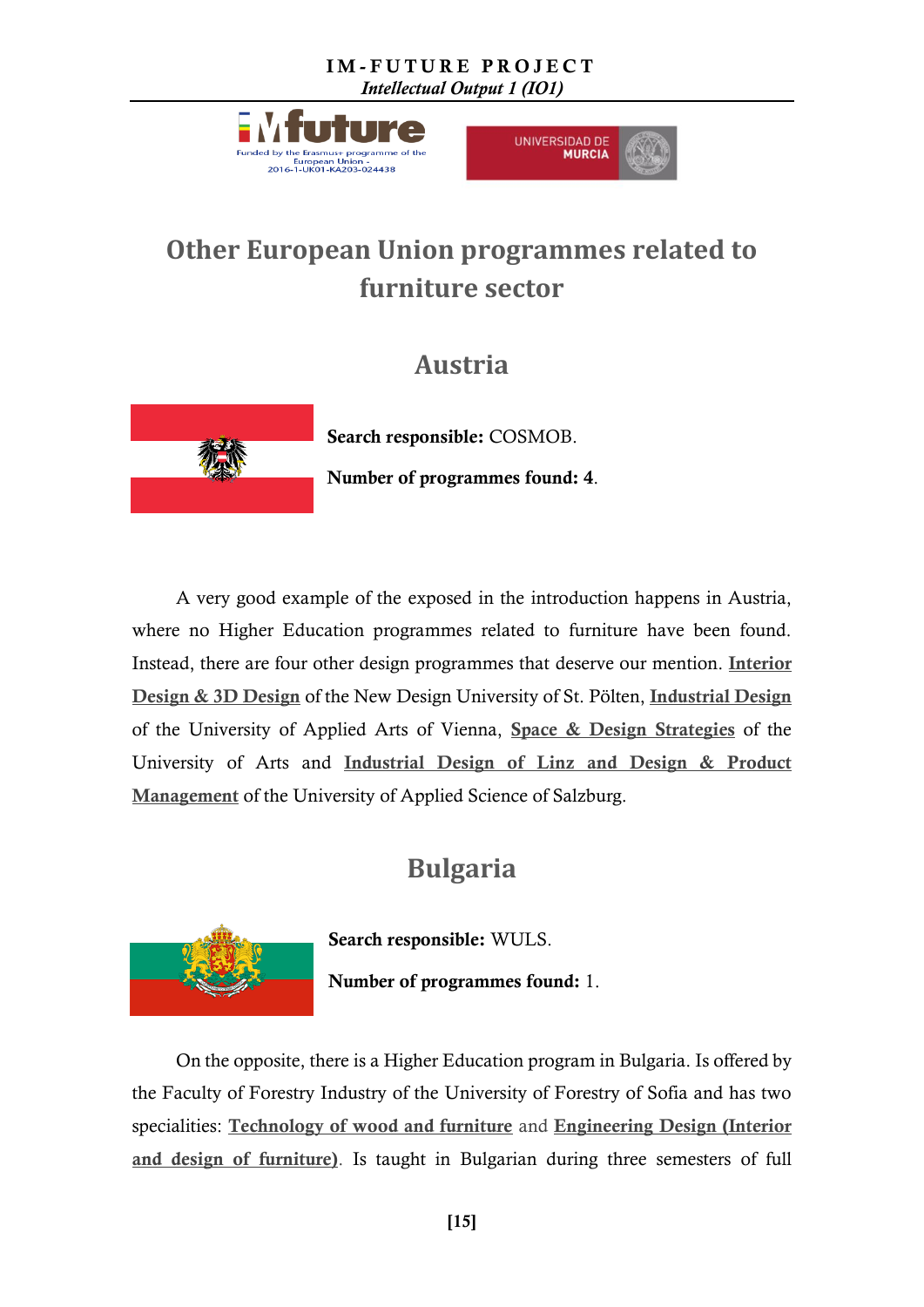



attendance and its objective is to prepare engineer-technologists for production of furniture and woodworking, mainly in production of veneer and plywood manufacturing engineering and solid wood and wooden structures, production of board materials and furnishing residential and public buildings.

## **Croatia**

<span id="page-15-0"></span>

Search responsible: University of Murcia.

Number of programmes found: 4.

In Croatia, in the University of Zagreb (Faculty of Forestry), we found or retrieved different Higher Education programmes related to the next field of knowledge: wood technologies, processes or design. In a first stage, before specialisation in a theme within wood-furniture sector, we must start with the Bachelor in [Wood Technology](http://www.unizg.hr/fileadmin/rektorat/Istrazivanja/Poslijediplomski/doktorski_i_specijalisticki_studiji/Vodic_za_specijalisticke_studije__na_SuZ_2016_WEB.pdf). This undergraduate study provides during three years (180 ECTS) a basic learning about wood processing and trade and distribution of wood products, competencies that are required by all types of enterprises. In particular, these are summarized in a certain way: Technical characteristics of wood, basic knowledge on the protection of wood, basic technical knowledge for monitoring and control of machines and transport equipment, training for controlling wood-technological process and the implementation of certain technological operations, participation in the procurement of materials and other equipment, supervision of product quality and quality of work, technical, operational knowledge to guide wood-technological processes.

This regular study is fully qualified to continue with studies at the same Faculty through Graduate Programs in Wood Technology Processes or Design of Wood Products (two years, 120 ECTS each one):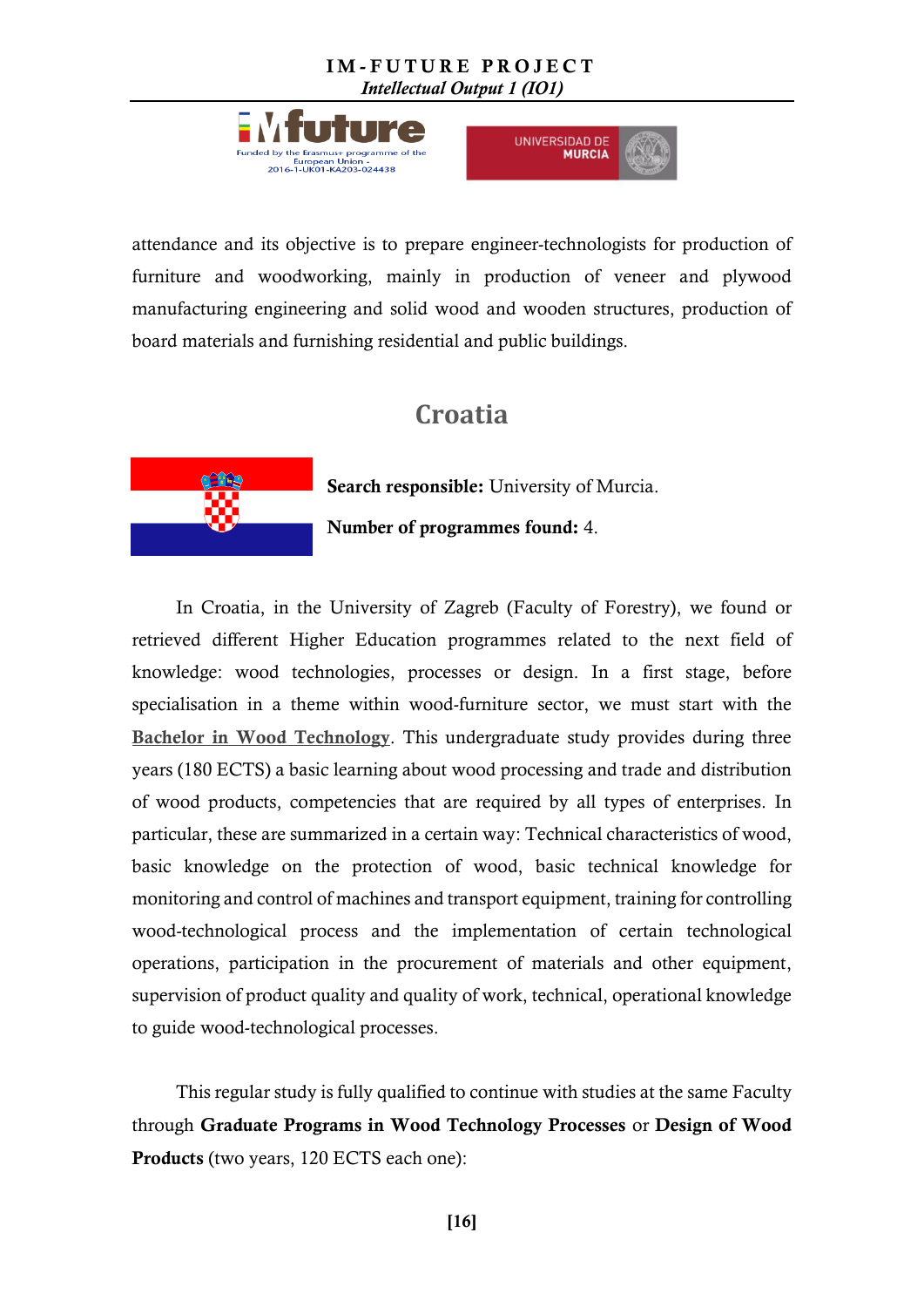



Graduate Study in Design [of Wood Products](http://www.unizg.hr/fileadmin/rektorat/Istrazivanja/Poslijediplomski/doktorski_i_specijalisticki_studiji/Vodic_za_specijalisticke_studije__na_SuZ_2016_WEB.pdf): students are trained to perform a variety of functions, from product development, quality improvement, design and product construction, outfitting facilities, to presentations at trade shows and product sales.

[Graduate Study in Wood Technology Processes](http://www.unizg.hr/fileadmin/rektorat/Istrazivanja/Poslijediplomski/doktorski_i_specijalisticki_studiji/Vodic_za_specijalisticke_studije__na_SuZ_2016_WEB.pdf): students are capable of the most complex tasks in all types of enterprises engaged in processing, making and selling of wood and consulting and designing companies of this labour sector (i.e. *wood industry enterprises*). They even can work as an associate in research institutions in the field of wood and wood technology, as a leader and collaborator in matters of trade and traffic wood products. Also, they work as a teacher in vocational secondary and similar schools and perform tasks and assignments in journalism and mass media related to the woodworking profession.

Finally, after graduation, students can course in the same Faculty the [MA](http://www.sumfak.unizg.hr/StudijPojedinacno.aspx?mhID=2&mvID=61)  [Technology of Wood Materials -](http://www.sumfak.unizg.hr/StudijPojedinacno.aspx?mhID=2&mvID=61) Wood Technology Processes (two years, 120 ECTS). Thus, they become a specialist in the field of preparation of wood and wood production of materials suitable for general use, construction, furniture and special applications. The peculiarity of this study is to enable students to highly complex technological processes of preparation of the wood drying processes and thermal treatment of wood, wood preparation as raw materials for production of veneer sheets, technological properties and design processes of manufacture of wood material in accordance with modern requirements.

Regarding Croatia's other study programmes (not belonging to Higher Education), results haven't been retrieved in different searches.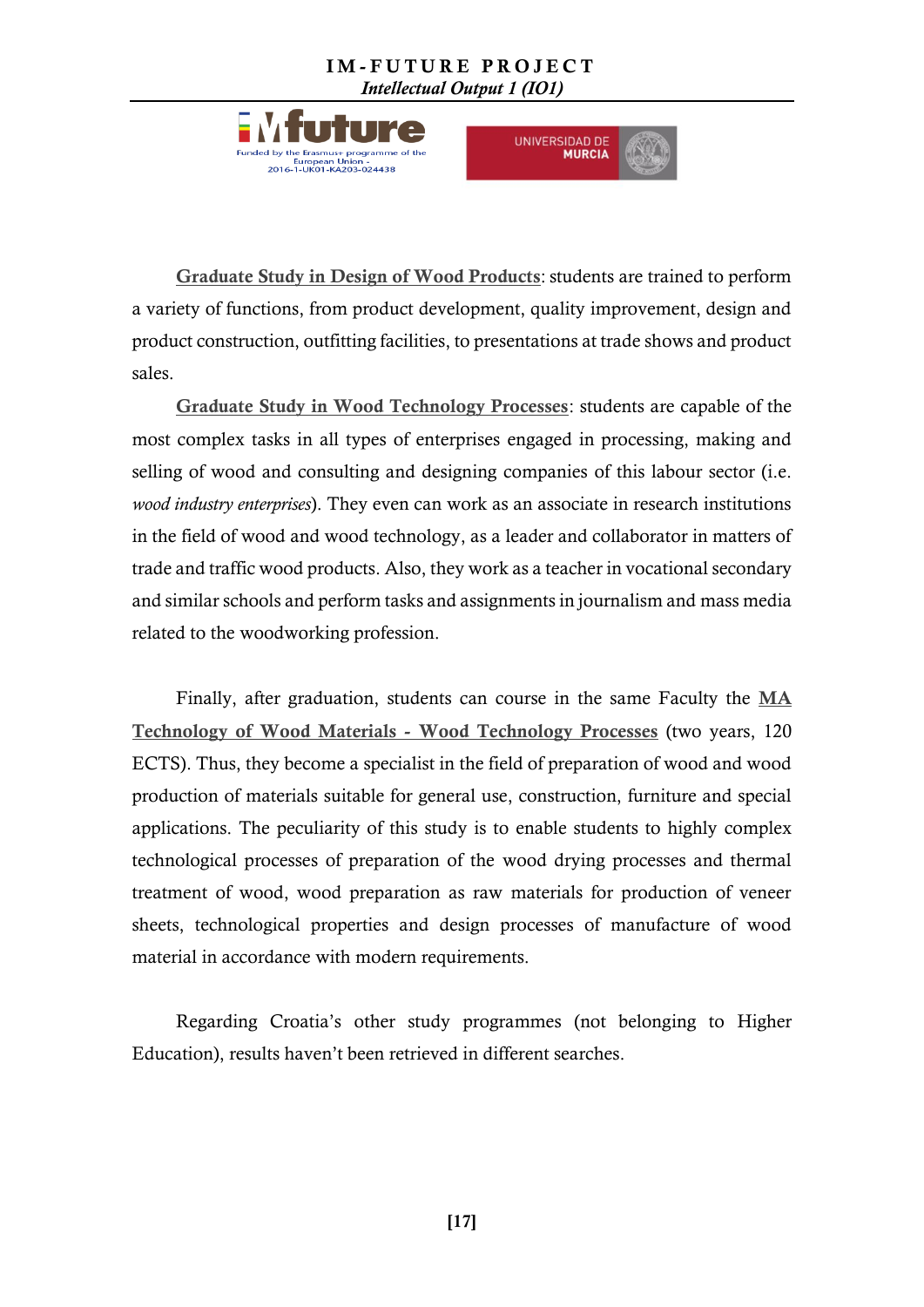



## **Cyprus**

<span id="page-17-0"></span>

Search responsible: University of Murcia. Number of programmes found: 1.

In Cyprus, even though a specific qualification hasn't been found, we refer to the next Higher Education program: [Bachelor in Interior Design](http://www.frederick.ac.cy/school-of-architecture-fine-and-applied-arts-undergraduate-programs/ba-in-interior-design) (four years, 240 ECTS), offered by School of Architecture, Fine and Applied Arts (Frederick University). This is shifted towards an Architectural orientation and it is also enriched with a broad Fine Art context. It includes two subjects related with furniture and product design and, between occupational profiles of the graduates, we find explicitly furniture/product designers.

| No. | Code    | Name                       | <b>ECTS</b> | Hours /<br>week |
|-----|---------|----------------------------|-------------|-----------------|
| 23  | AIND305 | <b>FURNITURE DESIGNI</b>   |             |                 |
| 24  | AIND306 | <b>FURNITURE DESIGN II</b> |             |                 |

Regarding Cyprus's other study programmes (not belongs to Higher Education), results haven't been retrieved in different searches.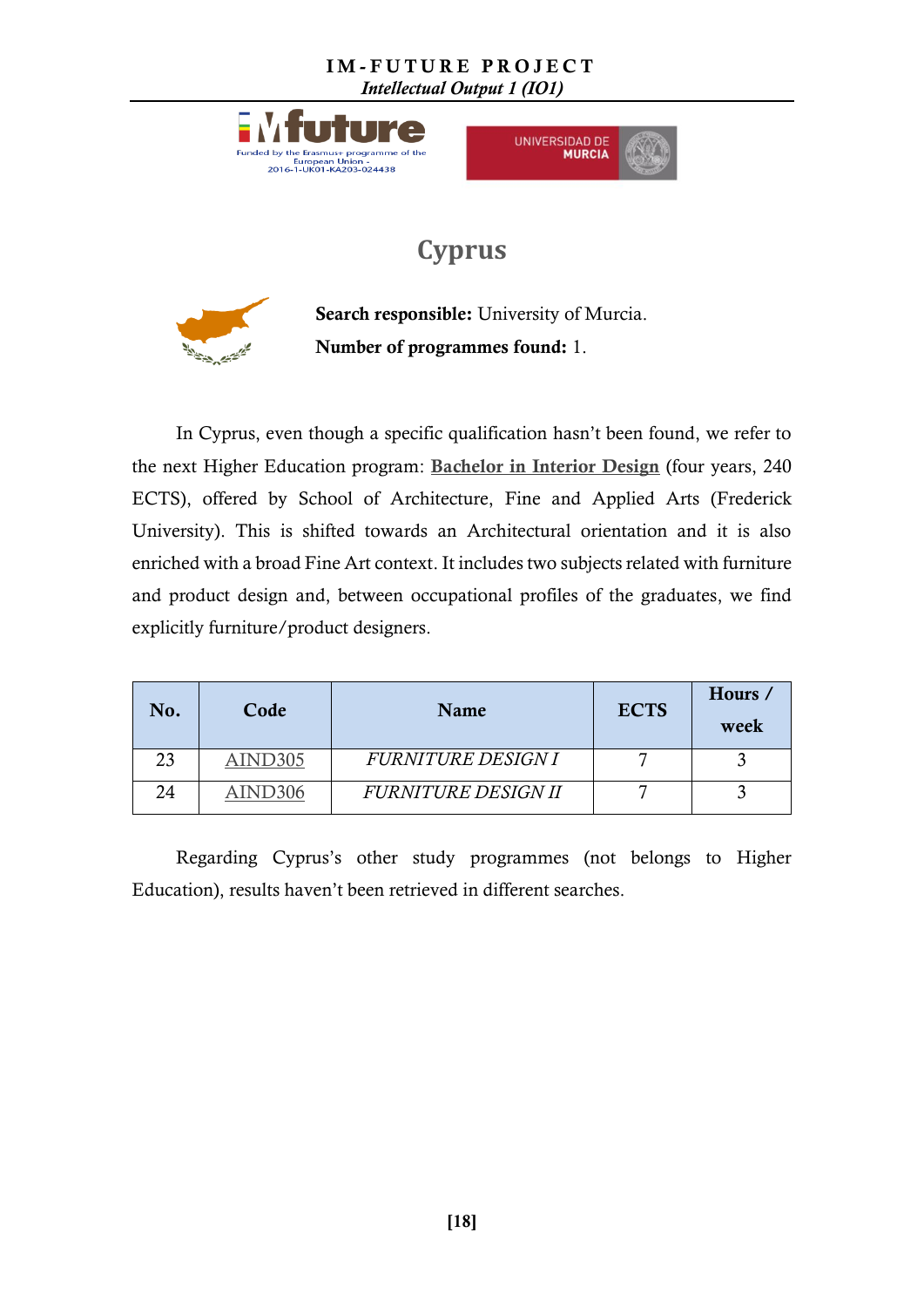



## **Czechia**

<span id="page-18-0"></span>

Search responsible: WULS. Number of programmes found: 3.

There are two masters and a continuous training program directly related to furniture in Czechia. The last one is hold by Prague Institute and is called [Furniture](http://pragueinstitute.ncsu.edu/2014/12/09/furniture-design-course/)  [Design](http://pragueinstitute.ncsu.edu/2014/12/09/furniture-design-course/). Regarding the Master Degrees, both are offered by the Mendel University in Brno and managed by the Faculty of Forestry and Wood Technology. Points in common are the entry requirements (Bachelor Degree), the amount of 120 ECTS, the two years length and the full-time attendance. On one hand, [Furniture Design](http://ipm.ldf.mendelu.cz/en/studium/magisterske#PD) outputs are: knowledge of furniture making and design, ability to form and design furniture and eligibility for the management and recognition of creative collective thinking. Almost all its modules are focused on furniture, such as Studio furniture design, conservation of historic furniture, commercial tropical wood, contemporary furniture design, technical infrastructure of the Interior, or humanization microenvironment, among others.

On the other hand, [Furniture Engineering](http://mendelu.cz/), is oriented to furniture production. Its outputs are: knowledge of the technology, materials and techniques of production of furniture, ability of the management team of workers in the furniture industry, ability of making economic estimates in the furniture industry and eligibility for the decision making in the management of furniture companies. Its modules are also focused on furniture as in Furniture Design, but from the production point of view. Those are some examples: The special production technology, furniture store, organization and management of furniture production, applied mechanics, management accounting.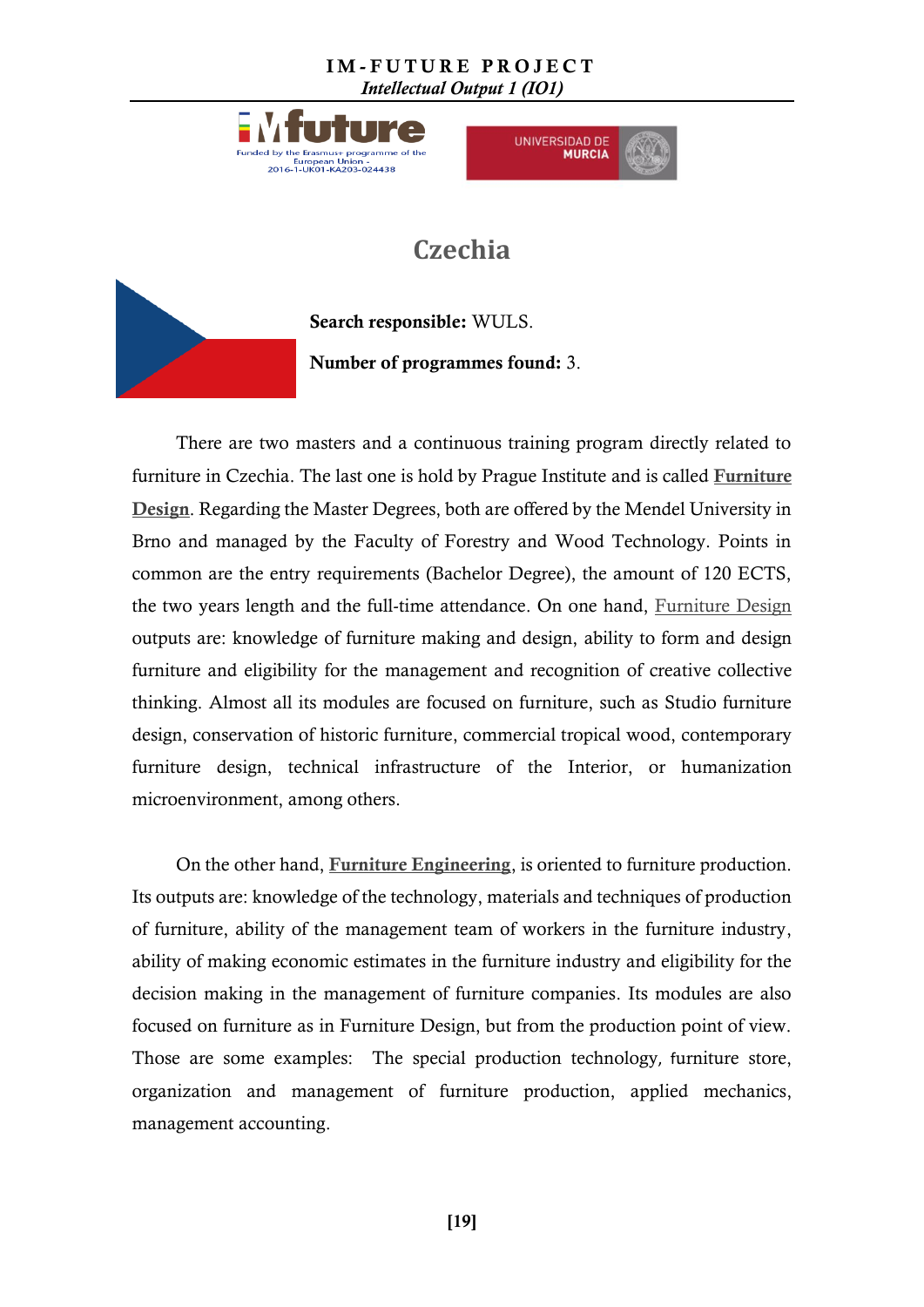



It seems that this two Master Degrees are oriented to educate different profiles of the furniture industry, so they should complement each other very well.

### **Denmark**

<span id="page-19-0"></span>

Search responsible: University of Murcia. Number of programmes found: 4.

In Denmark, we found different Higher Education programmes about this sector, offered by: Aarhus University, Aalborg University, Royal Danish Academy of Fine Arts, and VIA University College.

Aarhus University plans the [Master's degree in IT Product Development](http://kandidat.au.dk/en/itproductdevelopment/) (two years, 120 ECTS) result of the collaboration between Department of Computer Science and Aarhus School of Architecture. It includes several subjects of computeraided industrial design (in particular, physical design and product design).

Aalborg University organizes two Master's programmes: [Industrial Design](http://www.aau.dk/uddannelser/kandidat/industrial-design-civil) and [Manufacturing Technology](http://www.en.aau.dk/education/master/manufacturing-technology) (two years, 120 ECTS each one). Both programmes are related to engineering, but they include basic learning in wood products: design, construction and development.

VIA University College offers the [Bachelor of Materials Science and Product](http://en.via.dk/programmes/design/materials-science-and-product-design-bachelor)  [Design](http://en.via.dk/programmes/design/materials-science-and-product-design-bachelor) (3.5 years, 210 ECTS). This course can be defined as the first steps towards becoming a key employee in the textile and furniture business. The programme gives students broad knowledge of materials and processes, including modern processing technology. After graduating, they can be signed up for the next programme: [Academy Profession \(AP\) Degree in Design, Technology and Business](http://en.via.dk/programmes/design/design-technology-and-business-ap-degree/branding-and-marketing-management) (specialisation: *Branding and Marketing Management*) (2 years, 120 ECTS). The aim of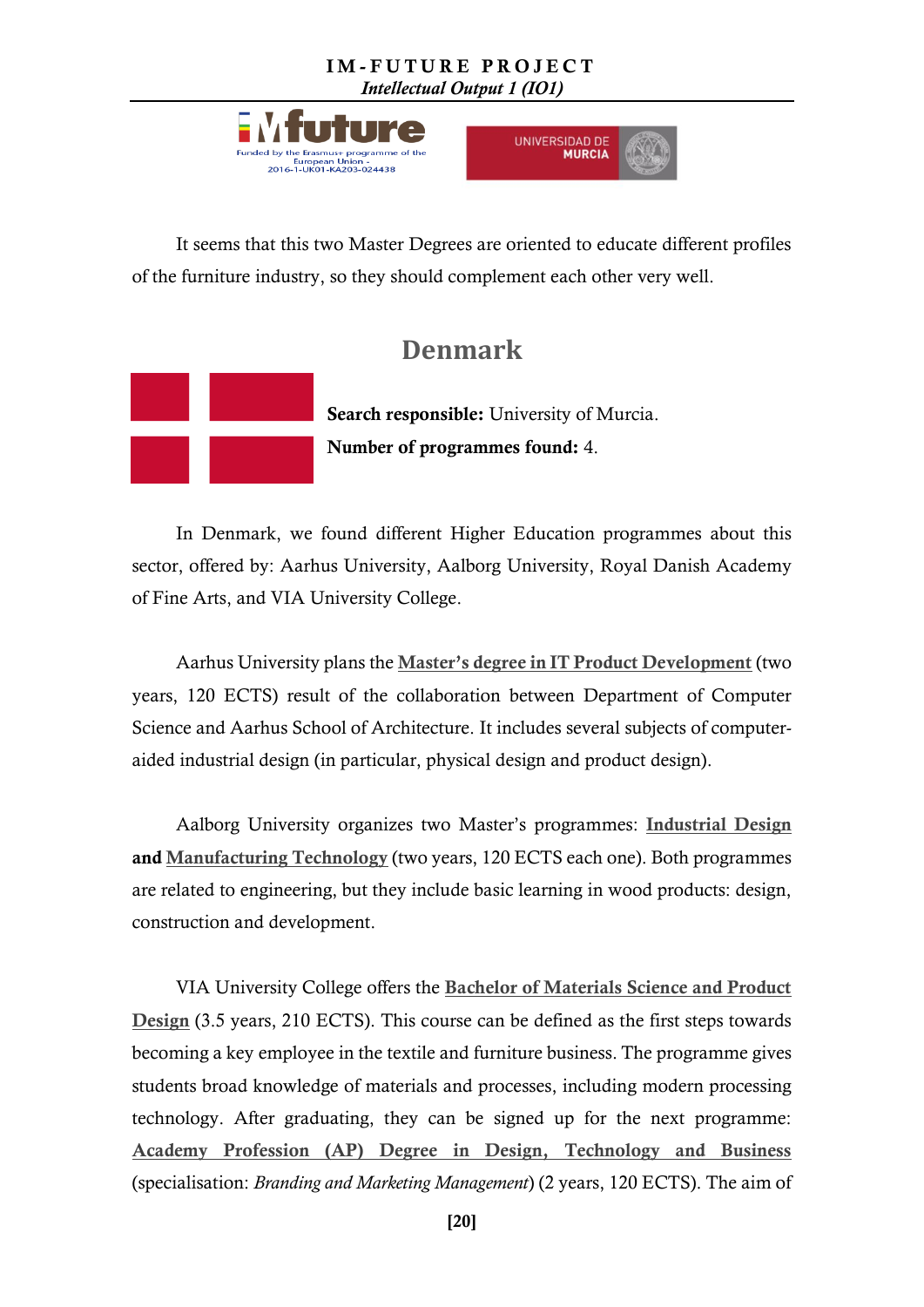



this course is providing a broad knowledge of the variety of professions within the furniture, fashion and lifestyle sectors, but from the perspective of design activities mainly.

[Architecture and Extreme Environments](https://kadk.dk/en/programme/architecture-and-extreme-environments), realised by The Royal Danish Academy of Fine Arts (2 years, 120 ECTS) is taught in English. This Master programme pursues to explore the intersection between architecture, technology, culture and environment. Through a site-specific approach, we aim to respond to present and future global challenges through 'research by design' and direct 'on-site involvement' in the form of active expeditions to remote world locations where prototypes are put to the test.

### **Estonia**

Search responsible: University of Murcia.

Number of programmes found: 2.

<span id="page-20-0"></span>In Estonia, we discovered two Higher Education programmes offered by Tartu Art College and Tallinn University of Technology. In Tartu, it can be obtained a Diploma of Professional Higher Education, and in Tallinn, a Master of Science in Engineering.

[Furniture Design and Restoration](https://art.ois.ee/en/curriculum/view?curriculum_id=10&year=2016), performed at Tartu Art College (4 years, 240 ECTS) is taught in Estonian. This program gives a broad learning in furniture. In the second year, students can specialise in design or conservation/restoration. The design track is oriented to small and medium-size businesses, without excluding collaboration with important industries. Part of the formation is oriented to participate in cooperative projects.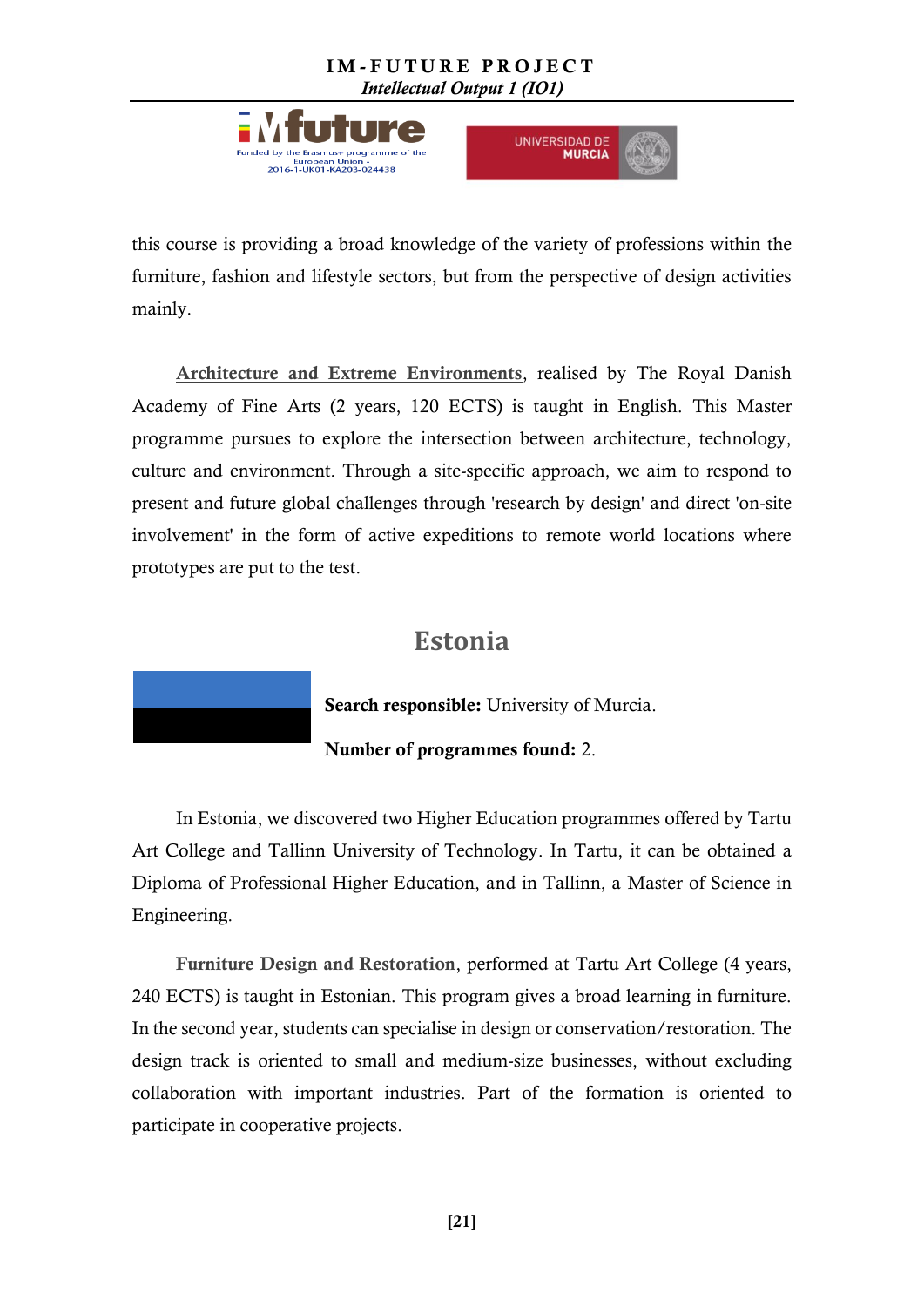



The purpose is to educate specialists in conservation and research of heritage furniture. Students usually collaborate with museums and the National Heritage Board, and they work as designers, conservationists/restorers in public and private sector. Ultimately, many of them continue on postgraduate study.

[Technology of Wood and Plastic](https://www.ttu.ee/studying/masters/masters_programmes/technology-of-wood-and-plastic/), performed by Tallin University of Technology (2 years, 120 ECTS), prepares the students for a vocational and professional working in the international engineering industry as a designer/constructor, specialist, industrial engineer or middle manager. This program gives the practical experience necessary to work on furniture projects, material selection and technology development for plastic products manufacturing.

### <span id="page-21-0"></span>**Finland**

Search responsible: University of Murcia. Number of programmes found: 13.

In Finland, we found five Higher Education programmes offered by Novia University of Applied Sciences, Lahti University of Applied Sciences, South-Eastern Finland University of Applied Sciences and Aalto University; and eight No-Higher Education, performed by Teak Oy, Turku Vocational Institute, Koulutuskeskus Salpaus, Tampere Vocational College Tredu, Salon Seudun Ammattiopisto and Savonlinna University of Applied Sciences and Adult Education.

The no-Higher Education programmes are as follows. [Upholsterer](https://studyinfo.fi/app/#!/ammatillinenaikuiskoulutus/1.2.246.562.17.67404723867)  [\(Formational Qualification / Adult Education and Training\),](https://studyinfo.fi/app/#!/ammatillinenaikuiskoulutus/1.2.246.562.17.67404723867) provided by Teak Oy (1 year) is taught in Finnish. The aim of the degree is both to be able to restore or to become an entrepreneur. [Upholstery \(Adult Education and Training\)](https://studyinfo.fi/app/#!/ammatillinenaikuiskoulutus/1.2.246.562.17.631704445810), offered by Teak Oy [Adult Education School] (1,5 years), is also taught in Finnish. The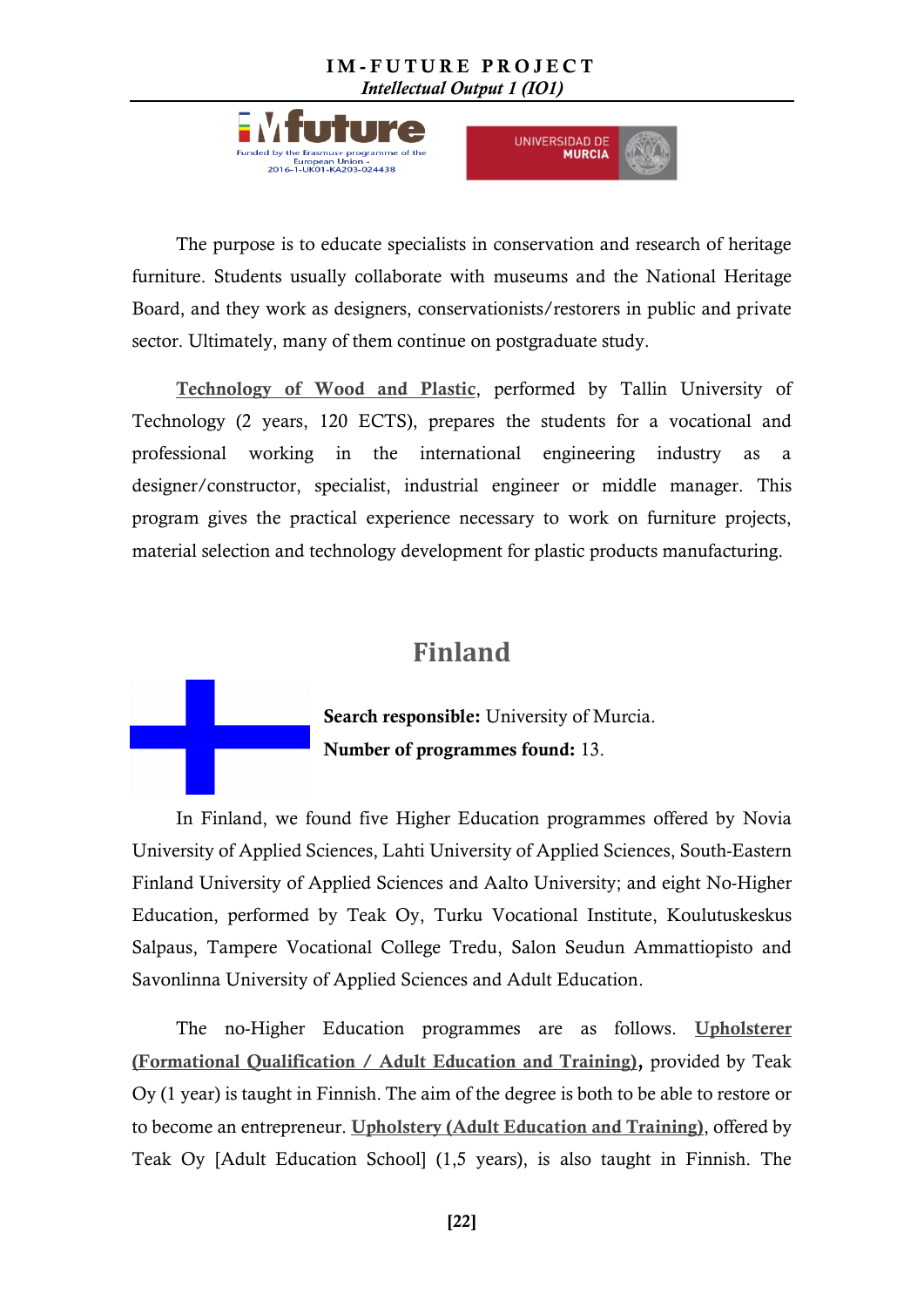



compulsory degree components of interior decoration in the interior design sector include interior work, interior decoration, painting and coating, furniture construction and interior decoration. [Wood Processing \(Adult Education and](https://studyinfo.fi/app/#!/ammatillinenaikuiskoulutus/1.2.246.562.17.35144799505)  [Training\)](https://studyinfo.fi/app/#!/ammatillinenaikuiskoulutus/1.2.246.562.17.35144799505), performed by Turku Vocational Institute (1,5 years approximately) is taught in Finnish. The aim is to prepare wood and other durable goods or semifinished products and further products used in construction, as the [Wood Processing](https://studyinfo.fi/app/#!/koulutus/1.2.246.562.17.56081297022)  [\(VQ\)](https://studyinfo.fi/app/#!/koulutus/1.2.246.562.17.56081297022), provided by Tampere Vocational College Tredu (2 years, 180 ECVET competence points). [Upholstery \(VQ\)](https://studyinfo.fi/app/#!/tutkinto/1.2.246.562.5.2013061010184359769336_1.2.246.562.10.19460928302_2017_Syksy_PKYO?prerequisite=YO  https://studyinfo.fi/app/)<sup>3</sup>, performed by Koulutuskeskus Salpaus (2 years, 180 ECVET competence points). With this qualification, students may work as upholsterers or interior decorators for the furniture and other industries operating in the field, in small enterprises or as independent self-employed people and entrepreneurs. [Artisan, Crafts and Design \(VQ\),](https://studyinfo.fi/app/#!/tutkinto/1.2.246.562.5.2013061010184190024479_1.2.246.562.10.36577882495_2017_Syksy_PKYO?prerequisite=YO) offered by Salon Seudun Ammattiopisto (3 years, 120 credits). Its graduates may work as employees, independent entrepreneurs or self-employed people. [Surface Tratment Tech. \(VQ\),](https://studyinfo.fi/app/#!/tutkinto/1.2.246.562.5.2013061010184742973432_1.2.246.562.10.28218443753_2017_Syksy_PKYO?prerequisite=YO) provided by Savonlinna University of Applied Sciences and Adult Education (3 years, 180 ECVET competence points). Those who have completed the qualification may work as painters or floor layers in new or renovation construction or as surface treatment finishers within industry.

Regarding our main interesting programmes, the Higher Education ones, there are two bachelor degrees relatively close to our field: the [Bachelor of Culture and](https://studyinfo.fi/app/#!/korkeakoulu/1.2.246.562.17.57204115687)  [Arts, Designer](https://studyinfo.fi/app/#!/korkeakoulu/1.2.246.562.17.57204115687) (4 years, 240 ECTS) and the [Bachelor of Culture and Arts](http://www.lamk.fi/english/design/studies/degree-programmes/Sivut/default.aspx) (4 years, 240 ECTS), of the Novia University of Applied Sciences and Lahti University of Applied Sciences, respectively. Both are focused to provide a comprehensive understanding of the design process and creative and innovative problem-solving processes. Close in contents is [Artenomi](https://studyinfo.fi/app/#!/korkeakoulu/1.2.246.562.17.10903814811), offered by South-Eastern Finland University of Applied Sciences (4 years, 240 ECTS), but with a strong content on restoration.

 $\overline{a}$ 

<sup>&</sup>lt;sup>3</sup> Vocal Qualification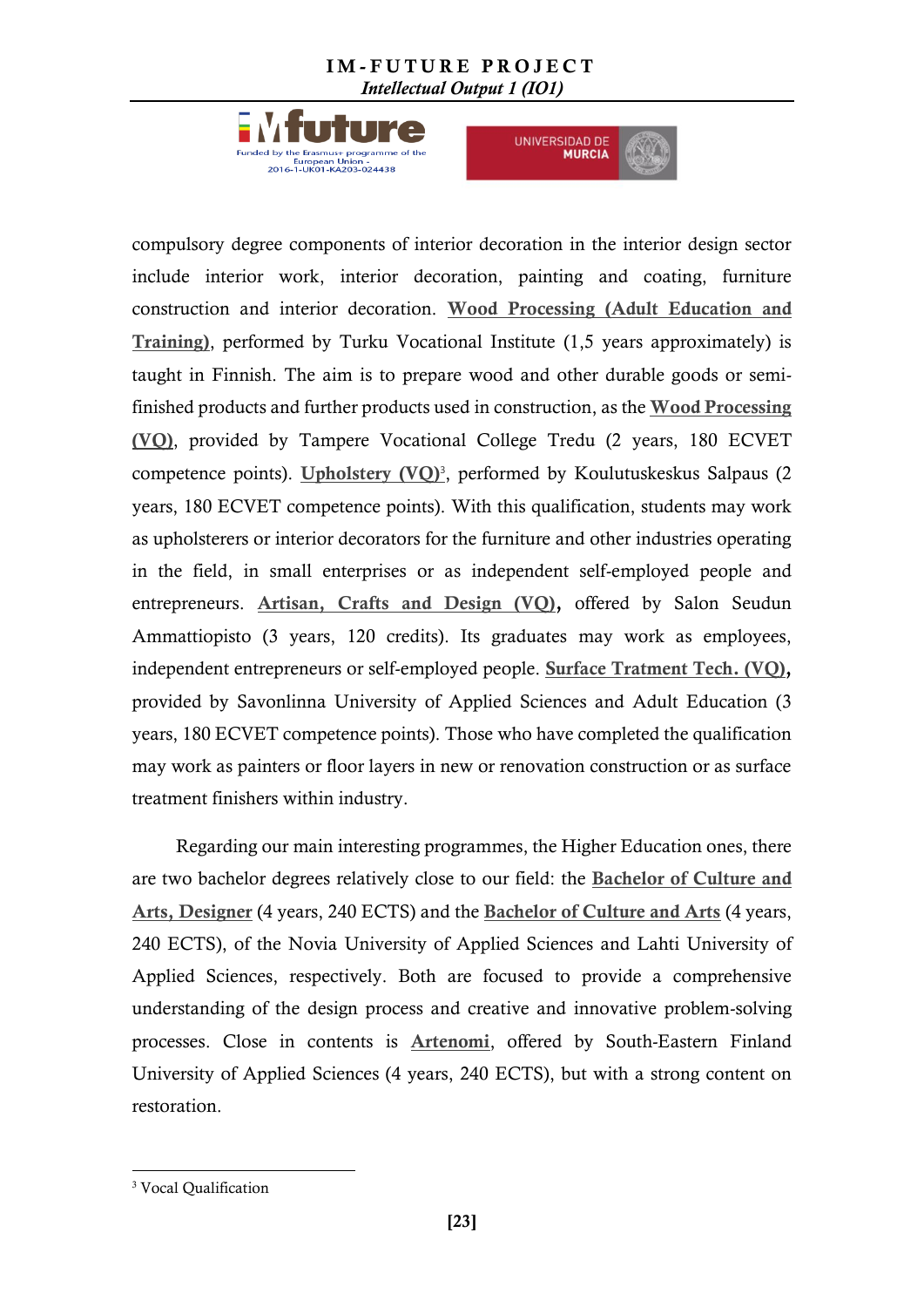



For its part, [Interior architecture and furniture design](https://studyinfo.fi/app/#!/korkeakoulu/1.2.246.562.17.23821976711), realised by South-Eastern Finland University of Applied Sciences (4 years, 240 ECTS), taught in Finnish, is thought to form interior architects. Its description is extensive, comprising the interior of the living environment within the entire range of old buildings and new housing, modification and design of public spaces.

Last of the programmes of Finland is the Master of Arts [Product and Spatial](http://studyguides.aalto.fi/arts/2016/fi/taiteiden-ja-suunnittelun-korkeakoulun-maisteriohjelmat/product-and-spatial-design.html)  [Design](http://studyguides.aalto.fi/arts/2016/fi/taiteiden-ja-suunnittelun-korkeakoulun-maisteriohjelmat/product-and-spatial-design.html), performed at Aalto University (2 years, 120 ECTS). Is taught in English and pursues to educate on design processes, regulations in construction, material knowledge, abilities in 3D composition and understanding of the spatiality of people and products. Also, it gives practice in the broader operational environment of product development, business and culture.

### **Italy**

<span id="page-23-0"></span>

Search responsible: COSMOB. Number of programmes found: 10.

In Italy, there have been found four "para-university courses": [Technician for](http://www.poloformativo-legnoarredo.it/ç)  [research and development in the wood-furniture sector](http://www.poloformativo-legnoarredo.it/ç), of the Fondazione its per lo sviluppo del sistema casa nel made in Italy Rosario Messina; [New technologies](http://www.itsred.it/vicenza.html)  for the Made in Italy - [Technician for process, communication and marketing in](http://www.itsred.it/vicenza.html)  [the wood-furniture sector](http://www.itsred.it/vicenza.html), of ITS RED Veneto and [COSMOB](http://www.cosmob.it/design/941-its-del-legno-arredo.html); and [Industrial](http://www.cosmob.it/design/955-nuove-risorse-per-le-imprese-del-legno-arredo.html)  [design techniques with eco-sustainable materials, new technologies and 3D](http://www.cosmob.it/design/955-nuove-risorse-per-le-imprese-del-legno-arredo.html)  [printers](http://www.cosmob.it/design/955-nuove-risorse-per-le-imprese-del-legno-arredo.html), also hold by COSMOB.

Moreover, there have been found ten Higher Education programmes offered by Domus Academy, Nuova Accademia di Belle Arti Milano, Sapienza University of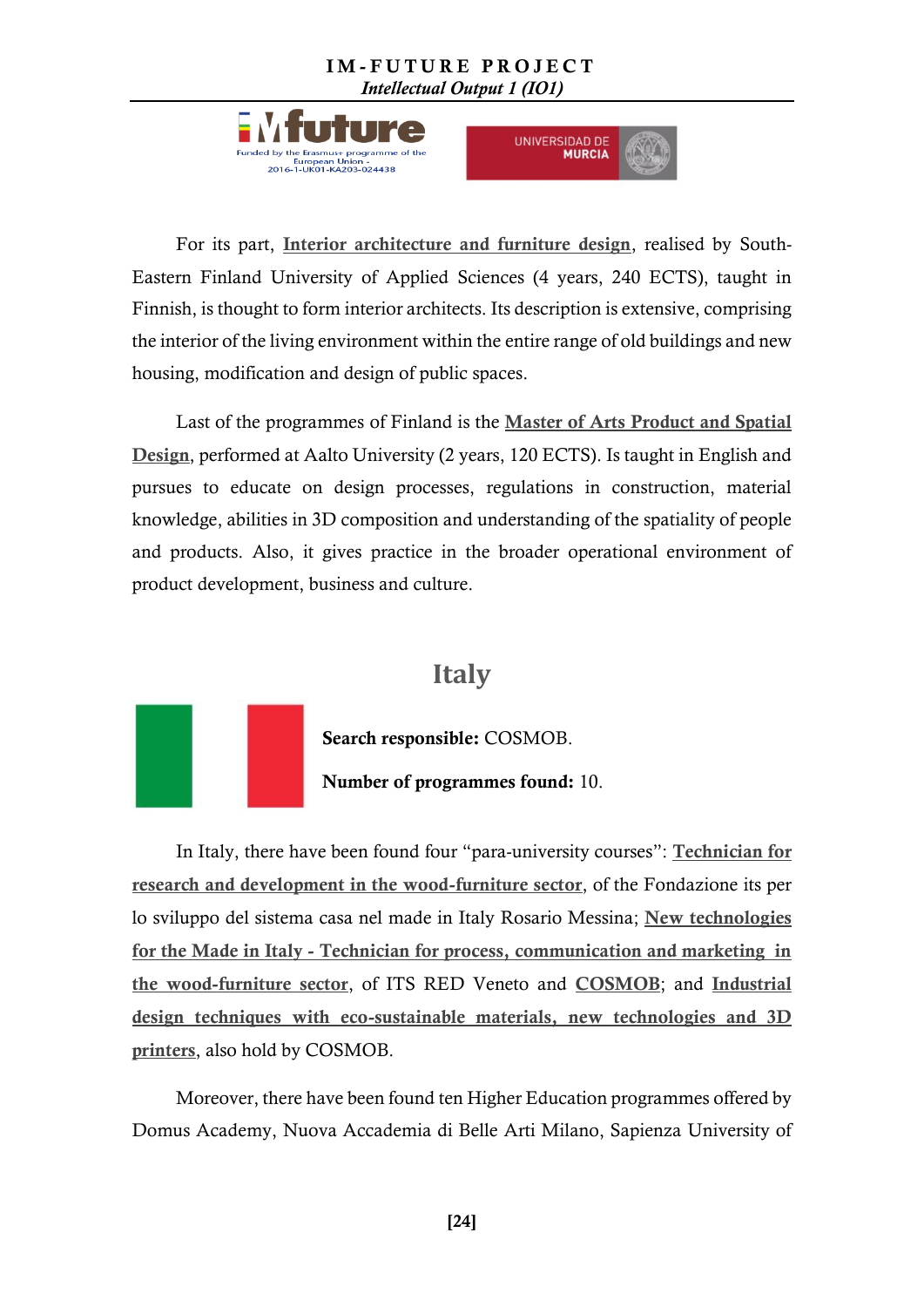



Rome, POLI.design, Scuola Politecnica Di Design, Instituto Europeo Di Design and Italian design academy (Florence). Most of them are private institutions.

[Interior and Living Design](http://www.landing.domusacademy.com/sp/master-programs/interior-and-living-design/), performed at Domus Academy (1 year, 60 ECTS) is taught in English. This Master encourages students to consider a wide range of design practices as they learn to shape the space of interiors. Principal learning outcomes are: exploring the contemporary design scene, analysing the marketplace, developing skills of graphic rendering and exploring the factors that determine the economic performance of a brand or company.

POLI.design and Consortium of Politecnico University of Milan hold [Interior](http://www.polidesign.net/it/interior)  [Design](http://www.polidesign.net/it/interior) (1 year, 60 ECTS), taught in Italian. From its principal units, we have to highlight culture of living, consumption and distribution and materials and technology. It seems to be very similar in contents to [Interior Design for Luxury](http://www.ied.it/roma/scuola-design/corsi-master/interior-design-for-luxury-living/DPB2476E#c0gZOLKlmkdL61rY.97)  [Living](http://www.ied.it/roma/scuola-design/corsi-master/interior-design-for-luxury-living/DPB2476E#c0gZOLKlmkdL61rY.97), offered by Instituto Europeo Di Design in Rome (1 year, 60 ECTS), except is taught in English and it is available in Italy and Spain.

Furniture Design - [Design innovation](http://www.accademiaitaliana.com/master-design-prodotto-arredo/id_corso/7), performed by Italian Design Academy (1 year, 60 ECTS) is taught in Italian. This Master is dedicated to innovation in the field of furniture design. The student explores new possibilities of responses focused on innovation projects. The projects cover the living space, commercial space, product design related to furniture and everyday objects. The project is examined from concept to technological choices, the use of materials and the study of colours.

[Industrial Design Engineering and Innovation](http://www.polidesign.net/it/industrialdesign), provided by POLI.design with Consortium of Politecnico University of Milan, is taught in Italian. This Specializing Master was created to forge capable designers who can manage the entire development of a new product from the initial concept to the manufacturing stage.

[Interior Design](http://www.ied.it/milano/scuola-design/corsi-master/interior-design/DRA005I), performed by Instituto Europeo Di Design (IED Milan) (1 year, 60 ECTS), is taught in English. This Master, offered in Italy and Spain, aims to provide students with the methodological framework, strategic skills and necessary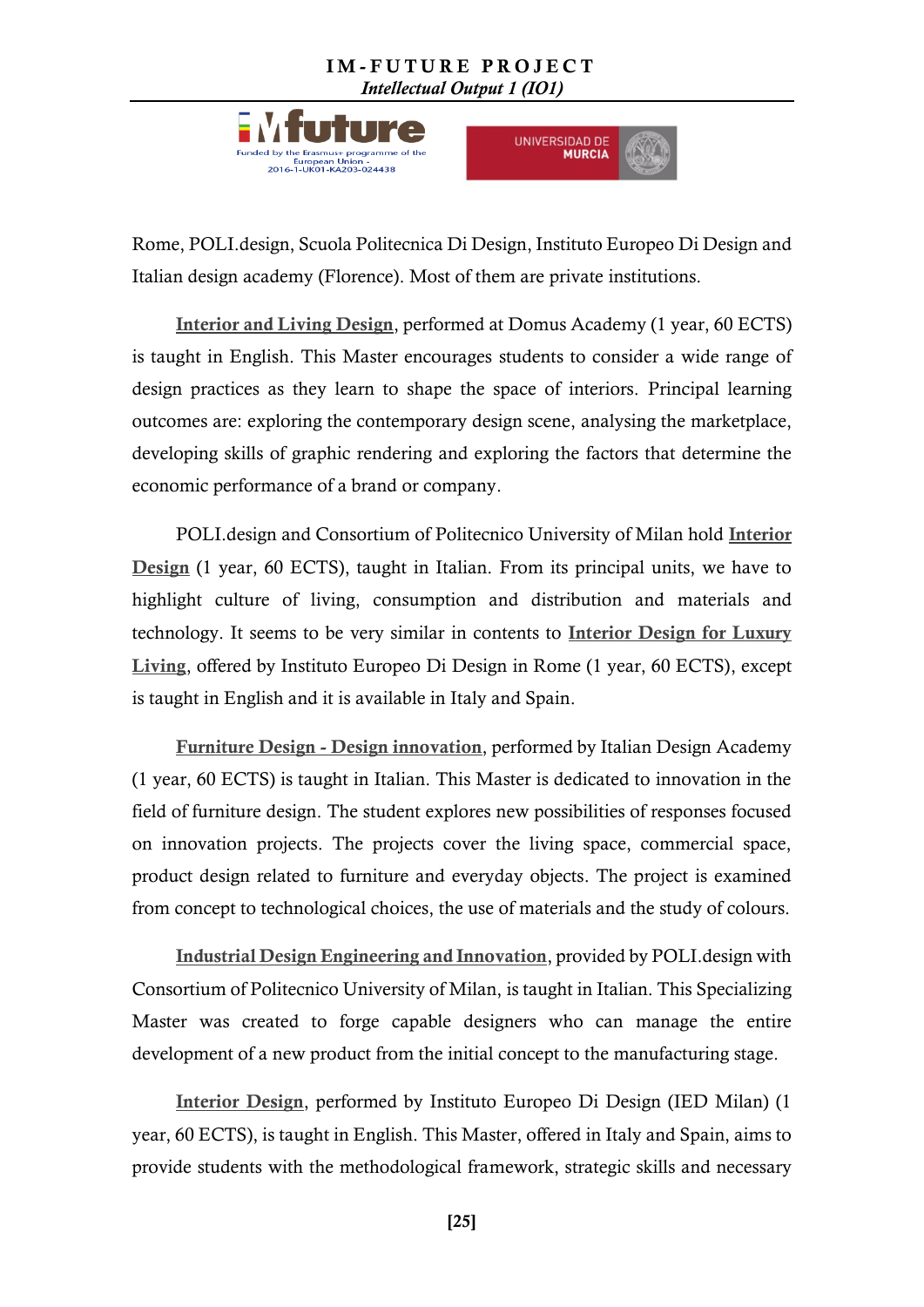



field experience to respond to new trends and future scenarios of Italian and international design. At the end, student is able to deal with the project not only from the technical and formal perspective, but especially from the strategic point of view, focusing on the needs of the contemporary consumer and the evolutionary needs of the sector.

[Interior Retail Design and Management](http://www.polidesign.net/it/retaildesign), offered by POLI.design with Consortium of Politecnico University of Milan (1 year, 60 ECTS) is taught in Italian. The principal goal is to create the interdisciplinary abilities needed to work in a managerial capacity in the diverse realities that make up the value chain specialized in home furnishing and interior design/decorating.

[Interior Design](http://landing.naba.it/welcome/study-portal/sp-ma-in-interior-design/?lang=en), performed by Nuova Accademia di Belle Arti Milano (NABA) (2 years, 120 ECTS), is taught in English and Italian. This Master deeply explores the issues and the methodological processes related to the design of interior spaces, with the aim of developing professional profiles that are mature, aware, trustworthy and flexible, able to express themselves successfully in the global market of creative jobs.

[Product Design](https://web.uniroma1.it/msproductdesign/), performed by Sapienza University of Rome (2 years, 120 ECTS), is taught in English. It is a studio-based programme for students who wish to hone their ability to innovate. The course encourages creative thinking and critical reflection as fundamental design tools for the development of new objects and ideas to improve people's lives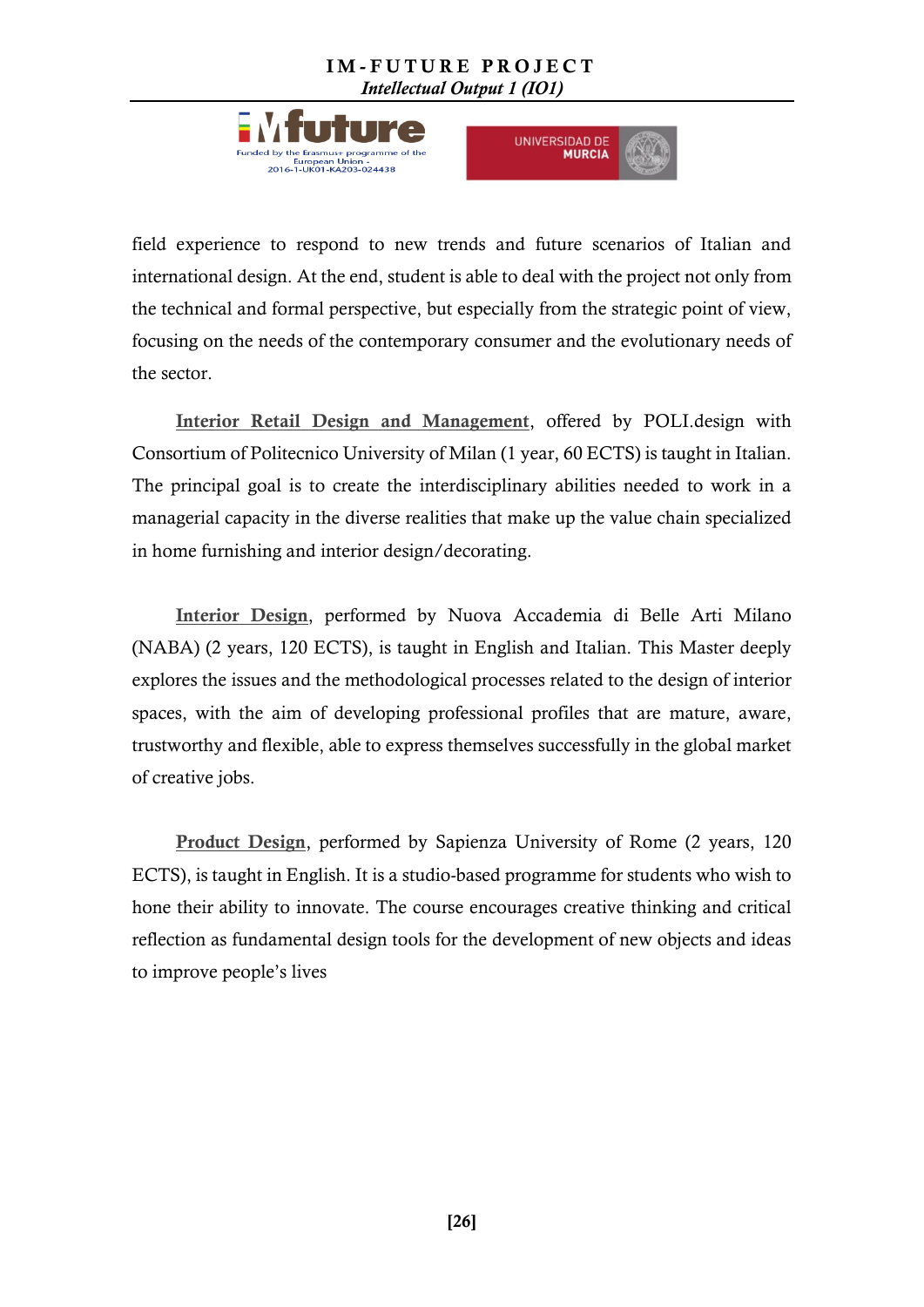

University (10 days, 2,5 ECTS), taught in English.



### **Latvia**

<span id="page-26-0"></span>

Search responsible: University of Murcia. Number of programmes found: 2.

In Latvia, we found one Higher Education programmes offered by Latvia University of Agriculture and one No-Higher Education programme provided by Riga Technical University. Both institutions are public. The No-Higher Education programme is [Woodcraft and Art Summer School](http://www.rtu.lv/en/internationalization/international-events/summer-schools/summer-school-woodcraft-and-art-summer-school), provided by Riga Technical

<span id="page-26-1"></span>The Higher Education program is MsC [Wood materials](http://www.llu.lv/en/wood_materials_and_technology) and Technology, performed at Latvia University of Agriculture (2 years, 120 ECTS), and taught in English. This Master aims to educate highly qualified scientific, educational and management specialists, possessing an ability of make decisions creatively and independently in order to stimulate further growth of the forest sector of Latvia.

## **Lithuania**



Number of programmes found: 2.

In Lithuania, there are two Higher Education programmes offered by Vilnius College of Design/Matosinhos School of Art and Design and Vilnius Academy of Arts. However, it's necessary to clarify that, although both are in *bachelor's studies*, *Interior and Furniture Design* is a higher non-university study, and *Furniture design and restoration* is a university study.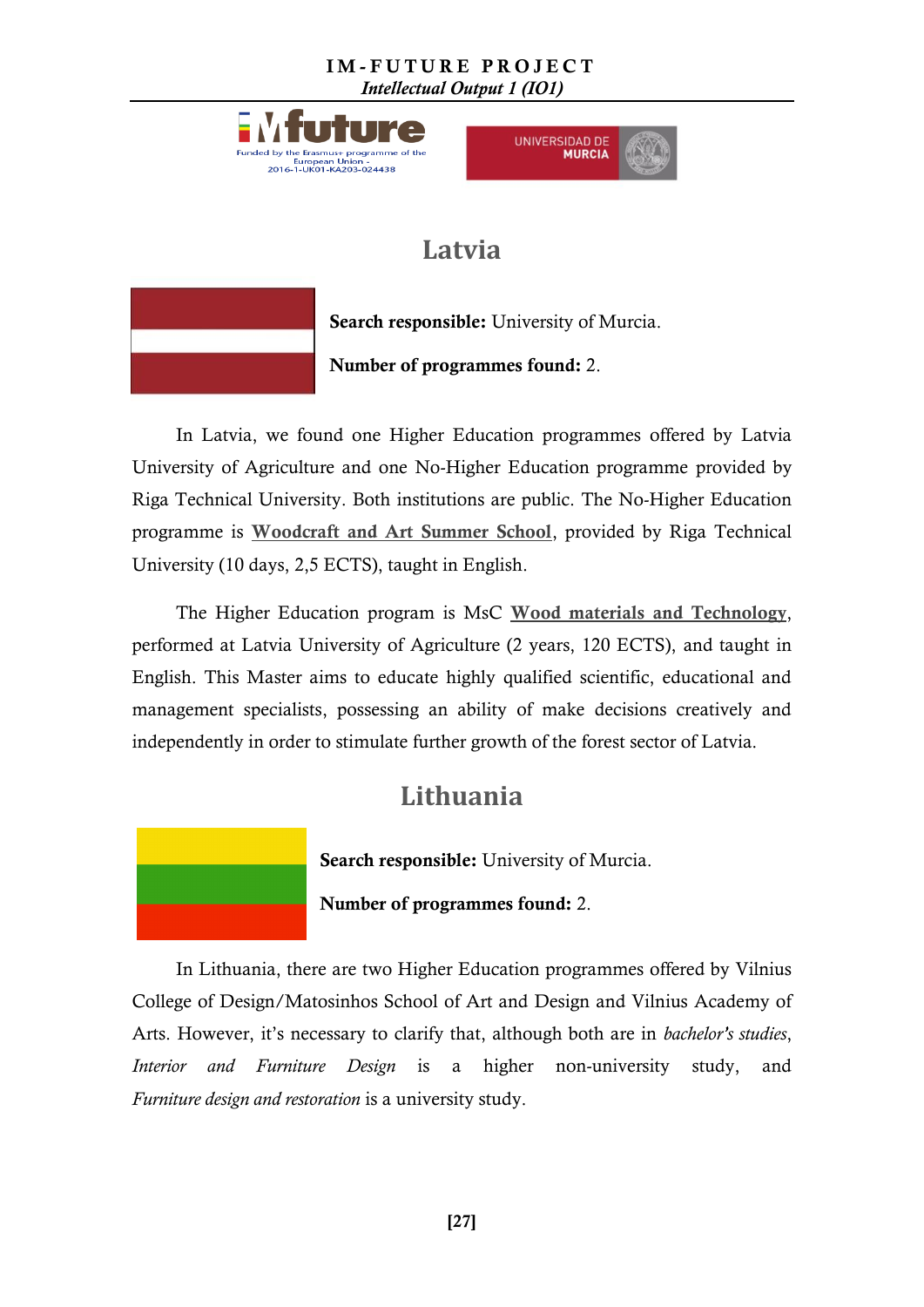



[Interior and Furniture Design](http://www.studyinlithuania.lt/en/study_programs/interiorandfurnituredesignjointdegreestudyprogramme), performed at Vilnius College of Design (Vilnius) with Matosinhos School of Art (Porto) is taught in English and allows students of both institutions to graduate in 3 years (180 ECTS), with a joint degree in interior and furniture design, and at the end to obtain a *Joint Professional Bachelor Degree in Arts*. The main goal is to develop interior design professionals with practical skills to apply the acquired knowledge and skills to their personal creative, practical activities and capacities to provide a range of interior, etc.

[Furniture design and restoration](http://www.studyinlithuania.lt/en/study_programs/furnituredesignandrestoration), performed by Vilnius Academy of Arts (4 years, 240 ECTS), has as purpose to train designers who are able to invent innovative design objects of things and the environment, to deal with creative process, to work in interdisciplinary teams, to participate actively in creative industries, etc. The goal is to educate broad-minded personalities with critical thinking and specialists with general higher education, who are able to creatively use acquired general and professional competences and practical skills which allow them to work in furniture design and restoration.

### **Malta**

<span id="page-27-0"></span>

Search responsible: BFM.

Number of programmes found: 2.

In Malta, we found two programmes of no-Higher Education offered by Malta College of Arts, Science and Technology. The first program is called Bachelor of Arts in Product Design and the last one, Advanced Diploma in Joinery, Furniture Design and Manufacturing.

The [Bachelor of Arts in Product Design](https://www.bachelorstudies.com/Bachelor-of-Arts-in-Product-Design/Malta/MCAST/) (3 years, 180 ECTS) introduces students in the creativity world and prepares them to respond to different cultural and social contexts through product design. Is taught in English. The participants learn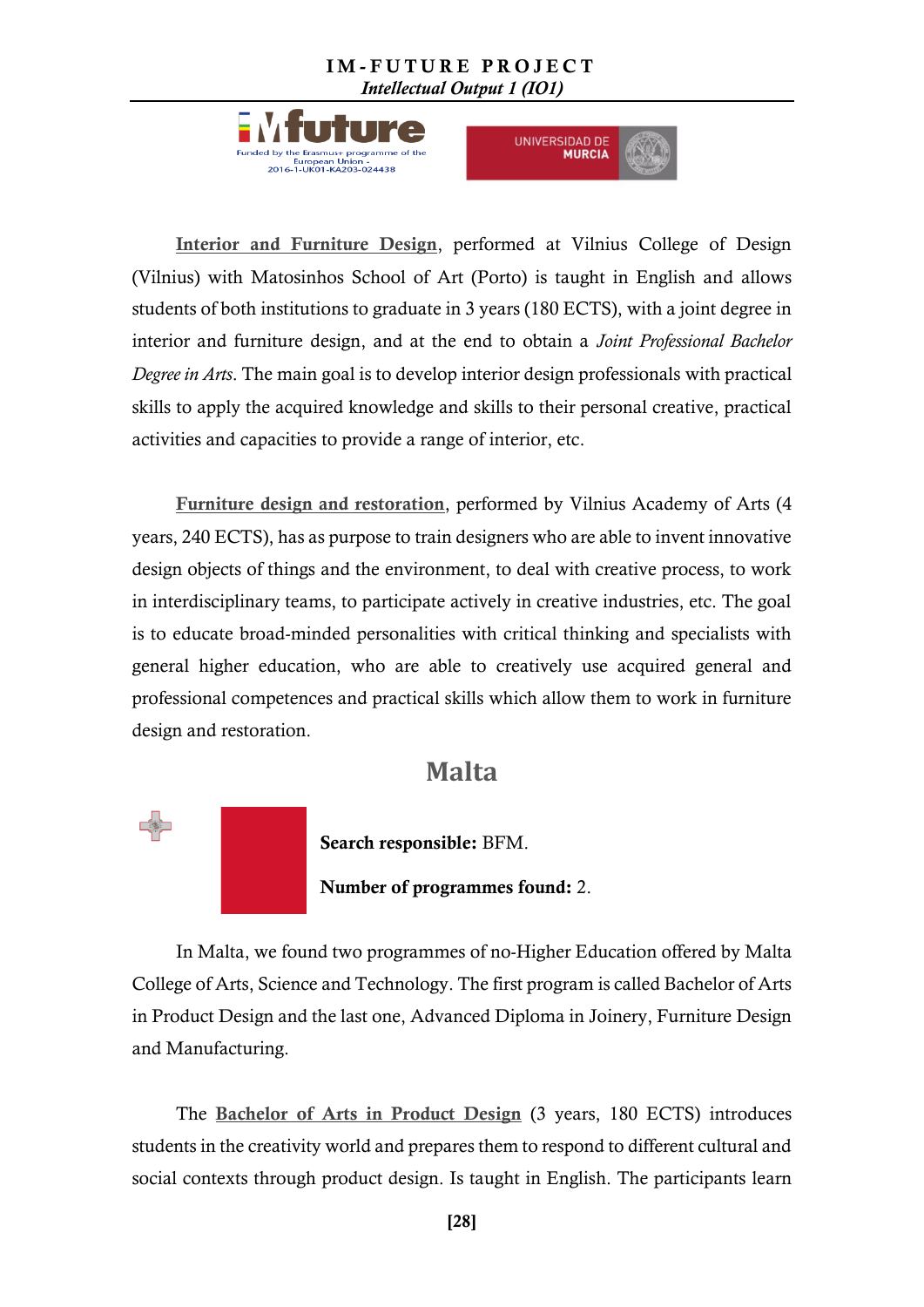



how to independently research, form concepts, develop ideas and materialize their designs into physical 3D prototypes, through industry linked projects.

The **[Advanced Diploma in Joinery, Furniture Design and Manufacturing](http://www.mcast.edu.mt/course/70)**<sup>4</sup> (2 years on apprenticeship), is a course which includes theoretical knowledge and extended practical training both off-the-job and on-the-job as part of an apprenticeship or workplace. Participants learn how to analyse and supply solutions to usual joinery and furniture products using solid wood and composites. The practical formation is carried out in workshops equipped to industry standards. Students are expected to participate both individually and in teams to generate solid wood and composite materials items. At the end, the students have the choice to progress to *Higher Diploma in Restoration of Wooden Artefacts*.

### **Netherlands**

Search responsible: CETEM.

Number of programmes found: 5.

<span id="page-28-0"></span>There have been found five programmes of no Higher Education in the Netherlands. Two are hold in the Royal Academy of Art The Hague: [Industrial](http://www.kabk.nl/pageEN.php?id=0044)  [Design](http://www.kabk.nl/pageEN.php?id=0044) and [Interior Architecture and Furniture Design](http://www.kabk.nl/pageEN.php?id=0135). The remaining three are managed by the Vocational College for Woodworking, Furniture and Interior Design: [Furniture manufacturer](http://www.hmcollege.nl/hmc-mbo-vakschool/opleidingen/meubel-hout/meubelstoffeerder.aspx), [Furniture Upholsterer](http://www.hmcollege.nl/HMCmbovakschool/Opleidingen/Meubel/Allroundmeubelstoffeerder/tabid/1240/Default.aspx) and [Allround assembly](http://www.hmcollege.nl/opleidingen/opleidingenoverzicht/meubel-hout/allround-montagemedewerker-timmerindustrie.aspx)  [worker timber industry](http://www.hmcollege.nl/opleidingen/opleidingenoverzicht/meubel-hout/allround-montagemedewerker-timmerindustrie.aspx).

**<sup>.</sup>** <sup>4</sup> This course and option were indicated as only ones in Malta after communication with the Malta Furniture Manufacturers Organisation.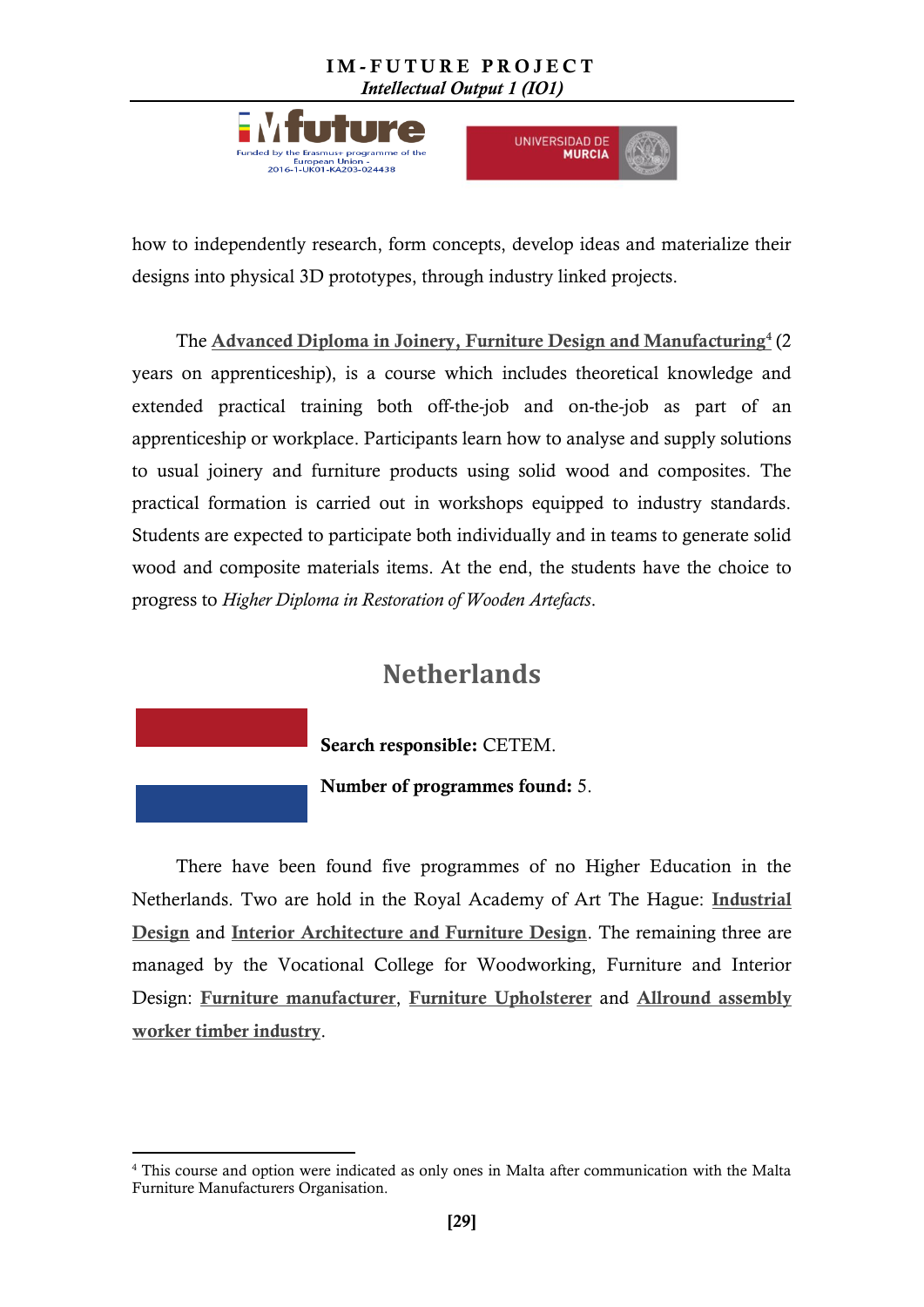



## **Poland**

<span id="page-29-0"></span>

Search responsible: WULS.

Number of programmes found: 5.

In Poland, there are two Higher Education programmes offered by Warsaw University of Life Sciences and Poznan University of Life Sciences; and three No-Higher Education programmes provided by Krakowski portal szkoleń, GoWork and Akademia Artystyczna Kappa. These are: [Furniture design](http://szkolenia.krakow.pl/projektowanie-mebli-kurs/), performed by Krakowski portal szkoleń; [Furniture design](http://www.gowork.pl/kursy-i-szkolenia/kursy-architektura/kurs-projektowania-mebli-80h-481), provided by GoWork; and [Design of](http://akademiakappa.pl/kurs-projektowania-mebli-i-wzornictwa-przemyslowego-z-zakresu-meblarstwa/)  [furniture and industrial design for the furniture industry](http://akademiakappa.pl/kurs-projektowania-mebli-i-wzornictwa-przemyslowego-z-zakresu-meblarstwa/), offered by Akademia Artystyczna Kappa.

About Higher Education programmes, the [Master in Wood Technology](http://wtd.sggw.pl/Content/programy-studiow-i-sylabusy), realized by Warsaw University of Life Sciences (1,5 years, 95 ECTS), is taught in Polish although it's advisable to have some basic English knowledge. Graduates have the knowledge from the sciences, technology, wood and wood products (including engineered wood-based materials), and the economics and organization in wood industry; have comprehensive engineering skills and are prepared to work on the design of technological processes of mechanical woknowod processing and woodchemical processing of wood raw materials and the design and technology of furniture and wood products as well as the management of technological processes.

Furthermore, there is the MA [Design of Furniture](http://wtd.up.poznan.pl/en), offered by Poznan University of Life Sciences (1,5 years, 90 ECTS) is taught in Polish. It's focused on widely understood furniture industry with specially emphasized design and planning of furniture production. The graduates will be prepared for work as process engineers responsible for production of furniture (incl. garden furniture), furniture/joinery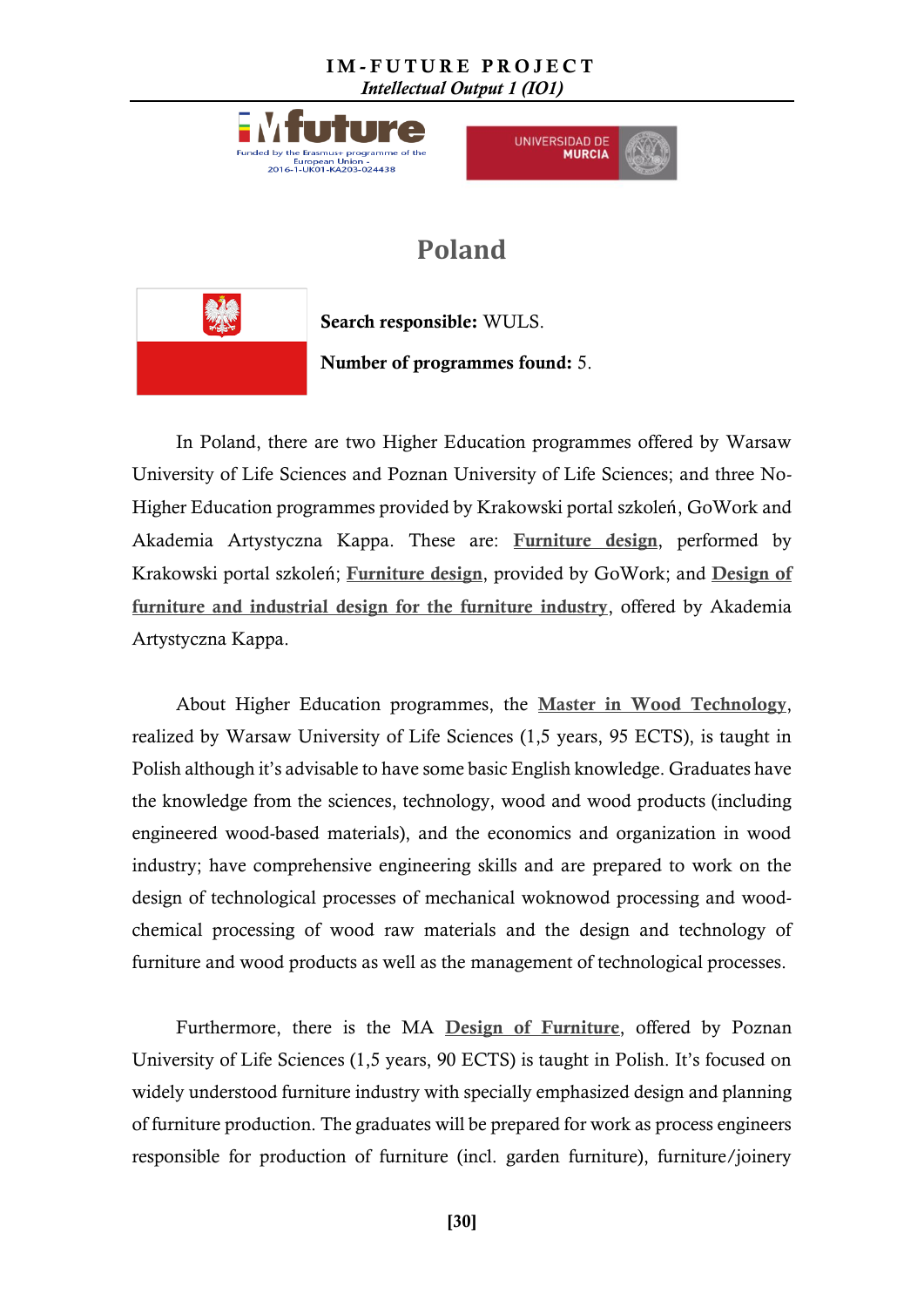



construction engineers, and furniture designers. They can also deal with designing and organizing production processes, trade of furniture and wood products, logistics.

### **Portugal**

<span id="page-30-0"></span>

Search responsible: CETEM. Number of programmes found: 13.

There have been found 12 courses of various levels of non-Higher Education. Three are planned for young adult's education and are equivalent to 12th grade and level IV of professional qualification. These are taught on the Centro de Formação Profissional das Indústrias da Madeira e Mobiliário, which also holds eight different continuous training courses. Last one, give at Serviço de Formação Profissional de Castelo Branco, is also a continuous training course. This 13 programmes are, each one, focused in very specific and technic knowledge areas, such as operation in machines, technical drawing, finishing techniques, environmental management or applied legislation. Complete list is: Technician of Management of the Production [in Wood and Furniture](http://cfpimm.pt/fi_03.asp?ID=0), [Technician of Programming and Operation in Machines](http://cfpimm.pt/fi_03.asp?ID=1)  [of Transformation of the Wood](http://cfpimm.pt/fi_03.asp?ID=1), Technical Drawing - [constructions in Wood](http://www.catalogo.anqep.gov.pt/Ufcd/Detalhe/1984), [CNC milling and multi-cutting operations for Wood](http://www.cfpimm.info/ficheiros/fcCFPIMM.pdf), [Technology and New](http://www.cfpimm.info/ficheiros/fcCFPIMM.pdf)  Materials - [Woods and Derivatives](http://www.cfpimm.info/ficheiros/fcCFPIMM.pdf), [Finishing Techniques -](http://www.catalogo.anqep.gov.pt/Ufcd/Detalhe/2021) Wood and Furniture, 5S's - [Productivity and Quality Instruments](http://www.cfpimm.info/ficheiros/5ss_instrumentosprodutividade.pdf), [Environmental management -](http://www.cfpimm.info/ficheiros/fcCFPIMM.pdf) wood [and furniture industry](http://www.cfpimm.info/ficheiros/fcCFPIMM.pdf), [Legislation applied to the wood and furniture industry](http://www.cfpimm.info/ficheiros/fcCFPIMM.pdf) and [Wood finishing and furniture technician.](https://www.iefp.pt/ofertas-formacao?item=166938)

Regarding High Education programmes, it has been identified only one Master Degree, "[Product Design Engineering](https://www.ipleiria.pt/cursos/course/master-in-product-design-engineering/)" of the Polytechnic Institute of Leiria. This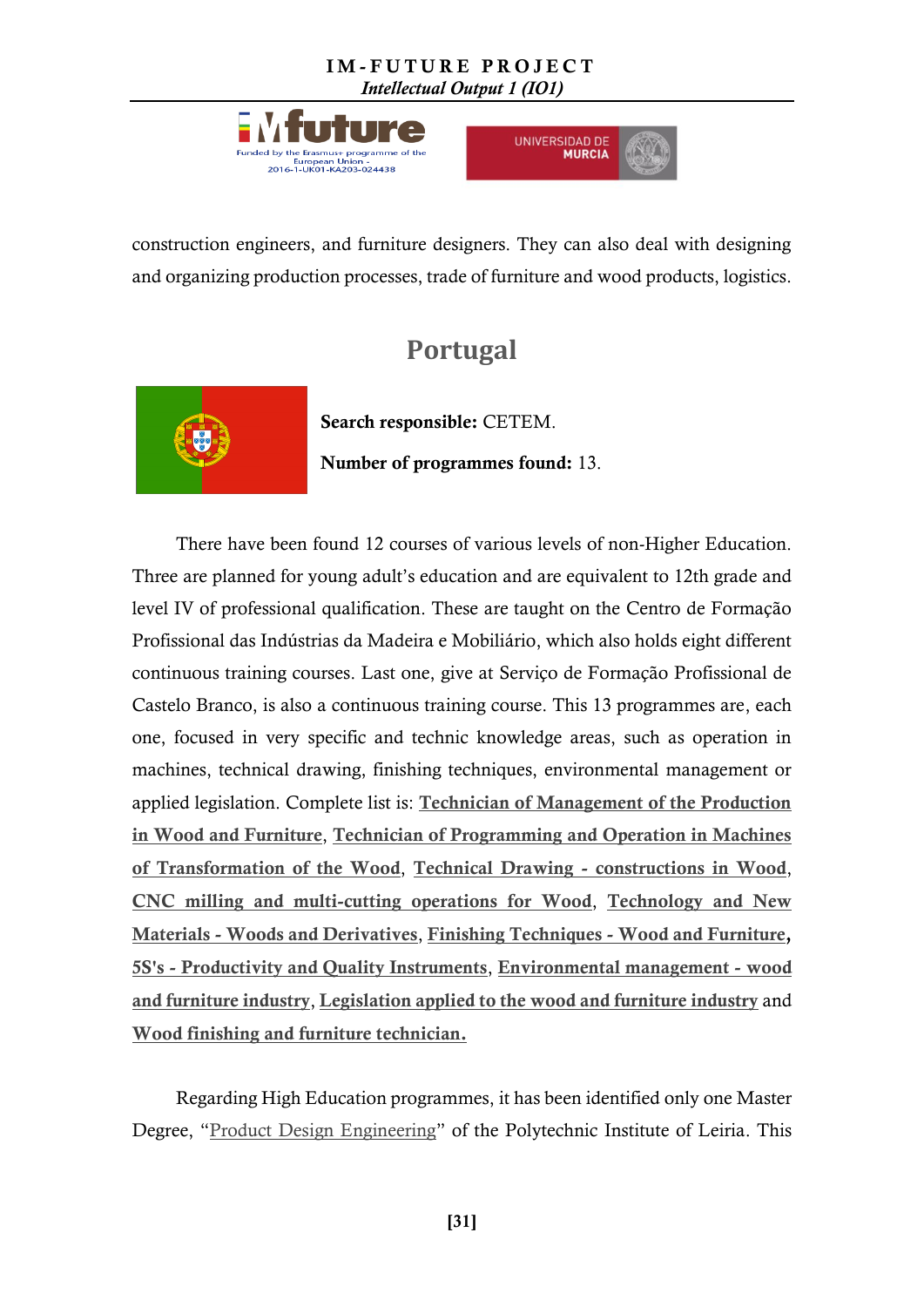



120 ECTS and two years master has no modules directly related to furniture, but has been included due to its focus on product design and development.

## **Ireland**

<span id="page-31-0"></span>

There are four bachelor programmes related to furniture in Ireland. Three of them are Bachelor of Sciences and the other one, of Arts. Apart of these programmes, two of Higher Education have been found.

The first of them is the Master of Arts [Product Design](http://www.dit.ie/creativearts/findacourse/postgraduatecourses/coursename,141093) of the Dublin School of Creative Arts, of 90 ECTS. Furniture Design is one of its fields, among others such as Interior or Industrial Design. Is taught in English and its study mode is full-time, for which is needed a Bachelor Degree (Honours 2.1 or above).

The second one is a Master of Fine Artes developed by the National College of Art and Design: [Product Design](http://www.ncad.ie/postgraduate/school-of-design/mfa-in-design/). Given its same name, is not strange to observe certain similitudes, but it is more focused on practice-based modules. Is also taught in English, in two years, although we do not have information about the number of credits.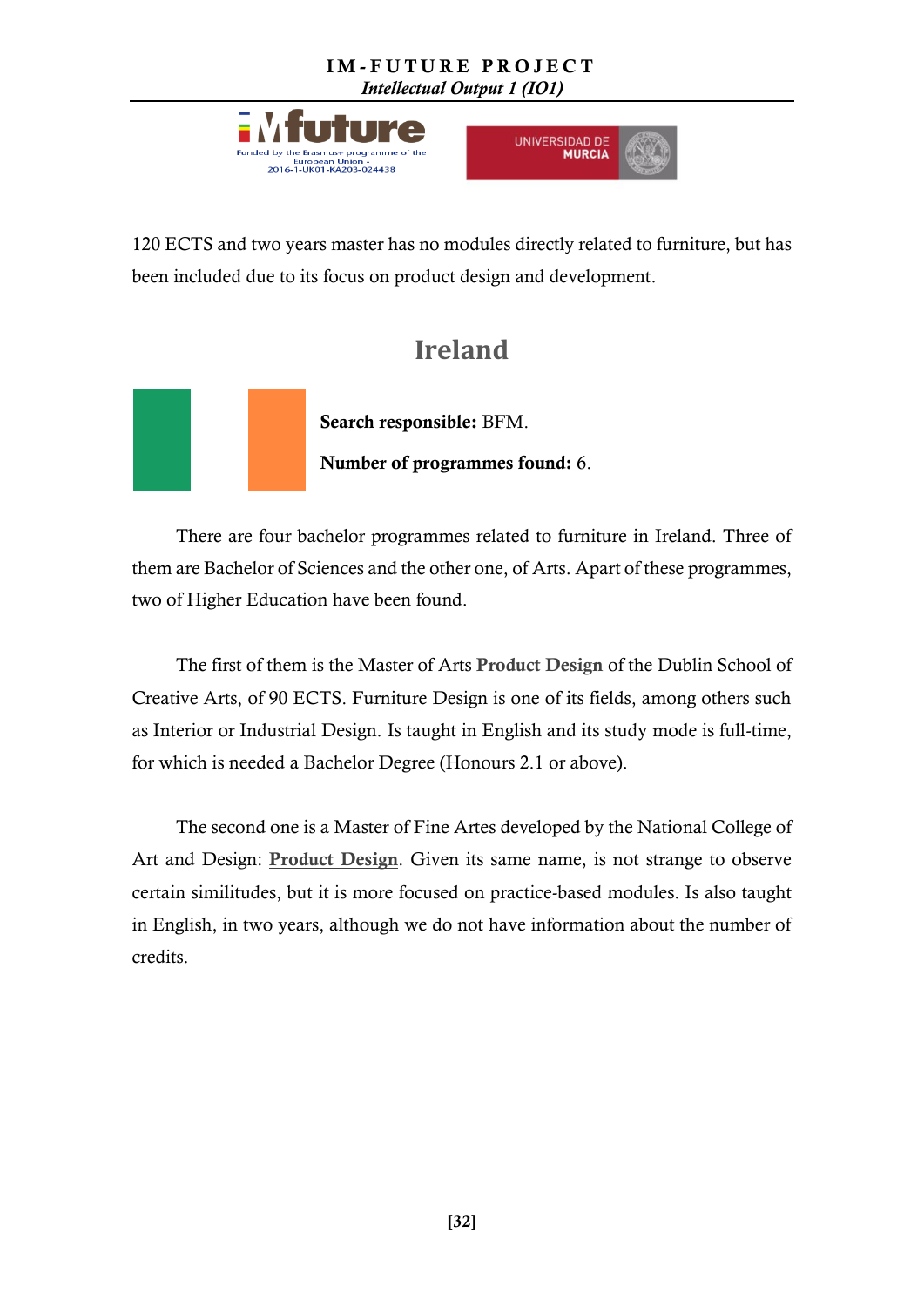



## **Romania**

<span id="page-32-0"></span>

Search responsible: BFM. Number of programmes found: 6.

Although we could talk about six programmes of our interest in Romania, actually only one of them it is interesting for us. Four are Bachelor degrees, of which one is of furniture, two of wood processing and the last one, of design.

Moreover, one of the masters is related to furniture in an indirect way, so though we mention it, is not of our full interest. We are referring here to the MA "[Design](http://www.unarte.org/national-university-of-arts-bucharest-departmentscurriculum.)" of the Bucharest National University of Arts.

Finally, we must emphasize on [Eco-Design of Furniture and Restoration](http://www.unitbv.ro/Portals/0/Programe%20de%20studii/Master/IL_Master_EDMR_RO.pdf) master, of Transilavania Brasov University. It takes two years and 120 ECTS, is fulltime attendance and taught in Romanian. It has 19 different modules that cover from History of the furniture and the woodworking to scientific methods of restoration or modelling. It seems to be very complete on matters relating to the product, but we have not identified anything about its commercialization or company work.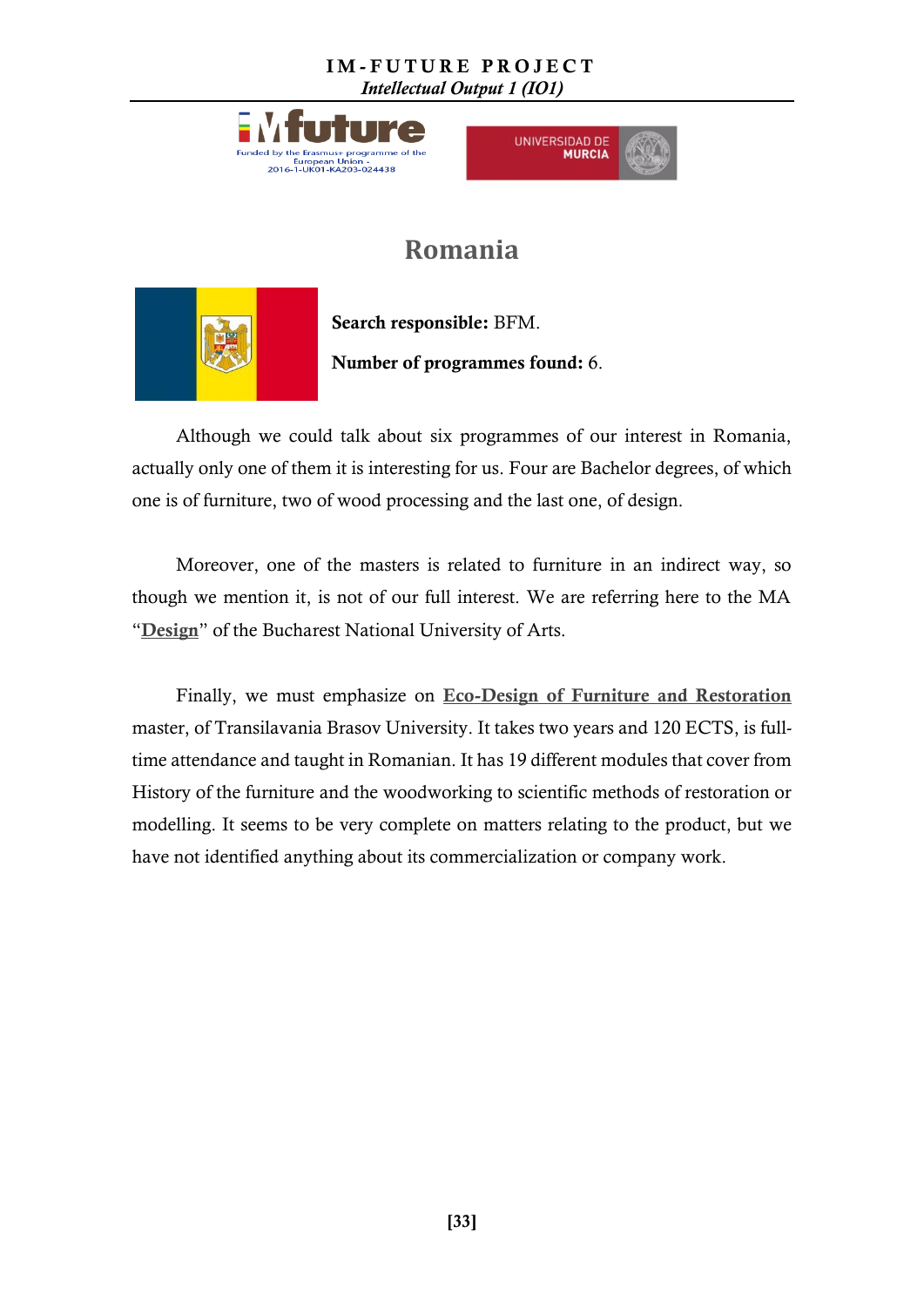



## **Slovakia**

<span id="page-33-0"></span>

Search responsible: WULS. Number of programmes found: 2.

In Slovakia, we found two Higher Education programmes offered by Technical University in Zvolen. First of them is [Creation and design of furniture](http://is.tuzvo.sk/katalog/?lang=en) (2 years in full-time, 120 ECTS / 3 years in part-time, 180 ECTS) , taught in Slovak. A graduate of engineering studies in the field design can control complex technological processes of wood processing and furniture production with regard to the efficient utilization and valorization of wood raw material. It ensures innovation in the process of creating new functional and safe products, especially furniture and interior elements.

The second one is **[Furniture and Interior Design](http://is.tuzvo.sk/katalog/?lang=en)** (2 years, 120 ECTS), taught in Slovak. The graduate has the theoretical and practical knowledge based on design studies and develops the ability to apply them in a self-study or further study. The student integrates creative abilities with theoretical and practical knowledge from the area of furniture and interior design. Through its work, it contributes to a better satisfaction of the utilitarian and aesthetic needs of man and to the humanization of the environment.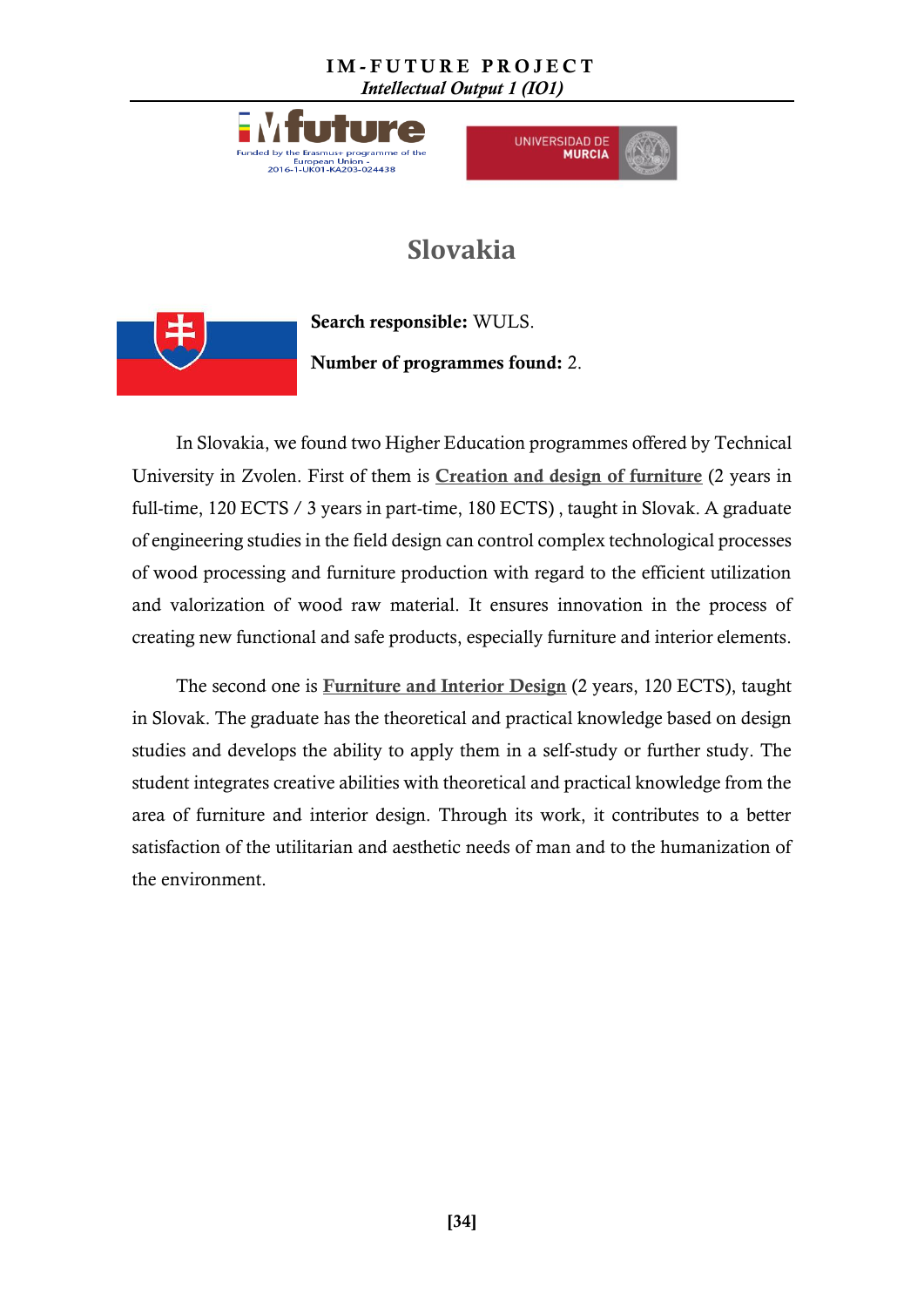



### **Slovenia**

<span id="page-34-0"></span>

Search responsible: CETEM. Number of programmes found: 7.

In Slovenia, there are two Higher Education programmes offered by University of Ljubljana and University of Maribor, and five No-Higher Education, performed by Higher Vocational College Wood Technology School Maribor, and Biotechnical Faculty in University of Ljubljana.

The No-Higher Education programmes are [Wood processing](http://www.lesarska-sola-maribor.net/vss/en/programme-wood-processing), provided by Higher Vocational College Wood Technology School Maribor; [Design of materials](http://www.lesarska-sola-maribor.net/vss/en/programme-wood-processing-4), realized by Higher Vocational College Wood Technology School Maribor; [Technologies of wood and fibre composites](http://www.bf.uni-lj.si/en/deans-office/study-programmes/professional-study-programmes/technologies-of-wood-and-fibre-composites/), performed by Biotechnical Faculty in University of Ljubljana; [Wood Engineering](http://www.bf.uni-lj.si/en/deans-office/study-programmes/professional-study-programmes/wood-engineering/), offered by Biotechnical Faculty in University of Ljubljana; and [Wood Science](http://www.bf.uni-lj.si/en/deans-office/study-programmes/academic-study-programmes/wood-science/), imparted by Biotechnical Faculty in University of Ljubljana.

Regarding the Master Degrees, [Product](http://www.fs.um.si/en/study/studijski-programi/2-stopnja/) Design is offered by University of Maribor (2 years, 120 ECTS) and is taught in Slovenian. Master's study program Product Design is a study program from the field of industrial design, based on the "from inside out" method, which on one side integrates the scientific methods from mechanical engineering into a product on different stages of the design process with simultaneous awareness of responsibility for cultural and social development.

Besides, [Wood Science Timber Engineering](http://www.bf.uni-lj.si/en/deans-office/study-programmes/master-study-programs-second-cycle/wood-science/) is performed at University of Ljubljana (2 years, 120 ECTS). It's required to have Slovenian and English knowledge. The study program is designed with the aim of educating experts capable of solving the most demanding research, developmental, technological, organizational and leadership tasks and challenges in the field of wood science and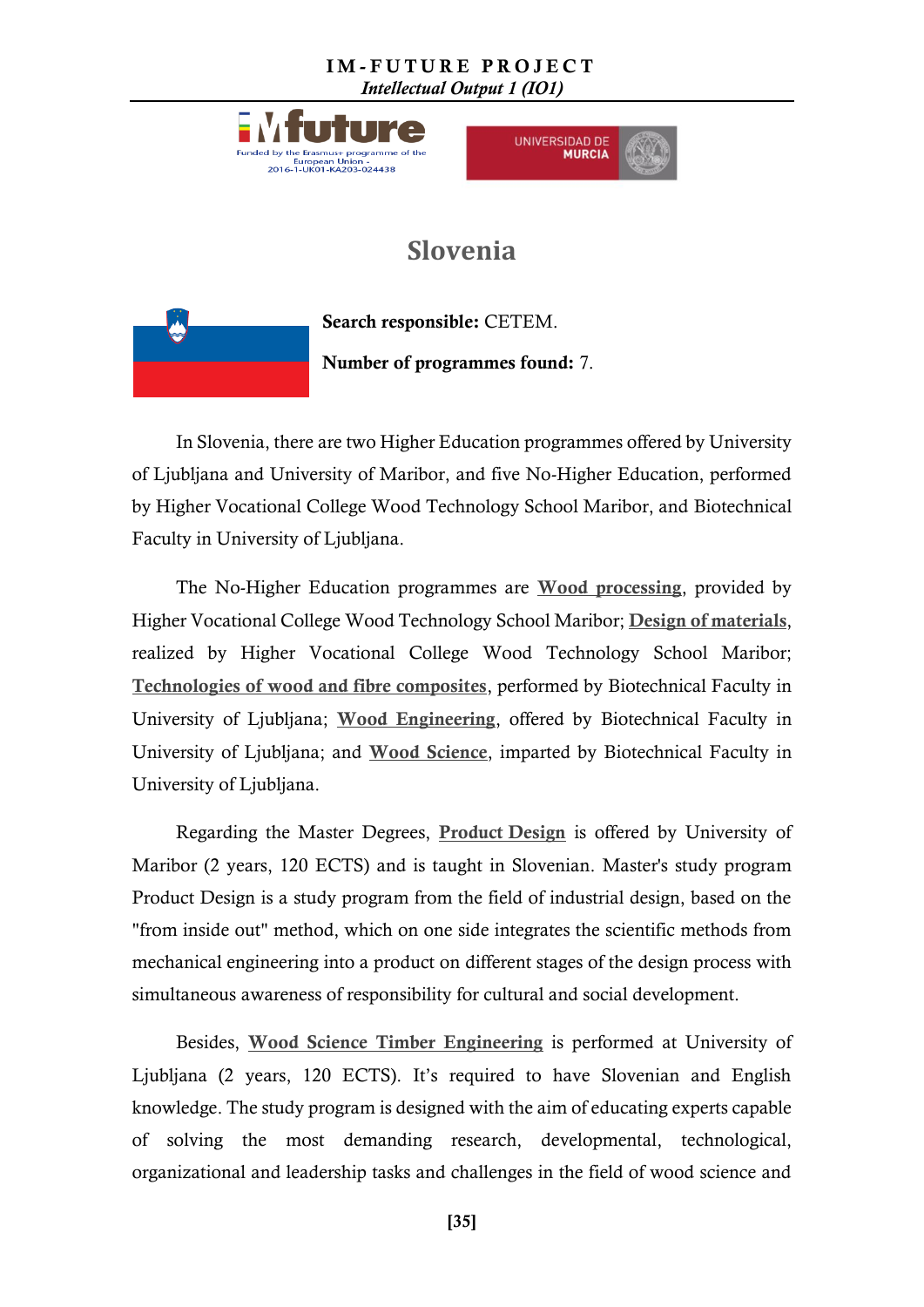



technology and related fields and, in accordance with contemporary challenges, to ensure the all-round development of the profession, which, in addition to preserving and exploiting the rich tradition, needs the capacity to adapt to new technological and economic guidelines. Masters are educated in overall and in-depth understanding, critical judgment and the use of theoretical knowledge in practice

## **Spain**

<span id="page-35-0"></span>

Search responsible: CETEM.

#### Number of programmes found: 18.

Programmes found in Spain may differ from other countries in some aspects. First, there are no "Master of Arts" or "Master of Science" differentiation, official postgraduate programmes are "Master", encompassing both. Secondly, there are significantly more no-Higher Education programmes than Higher Education ones. This may be because of woodworking tradition on the country, traditionally more oriented to practical learning than academic courses.

Knowing that, there are 15 no-Higher Education programmes, two masters and one postgraduate. Of the firsts, 11 are directly related to furniture, with four of them focused on carpentry and other four on design. Only two institutions hoard all the courses, AIDIMME (8 of them) and project partner CETEM (7).

On the other hand, the two masters share many characteristics between them. Both take one course and 60 ECTS, are taught in Spanish by attendance regime and full-time study mode. Also, entry requirements are similar, it is needed a graduate in design, architecture, engineering or plastic arts.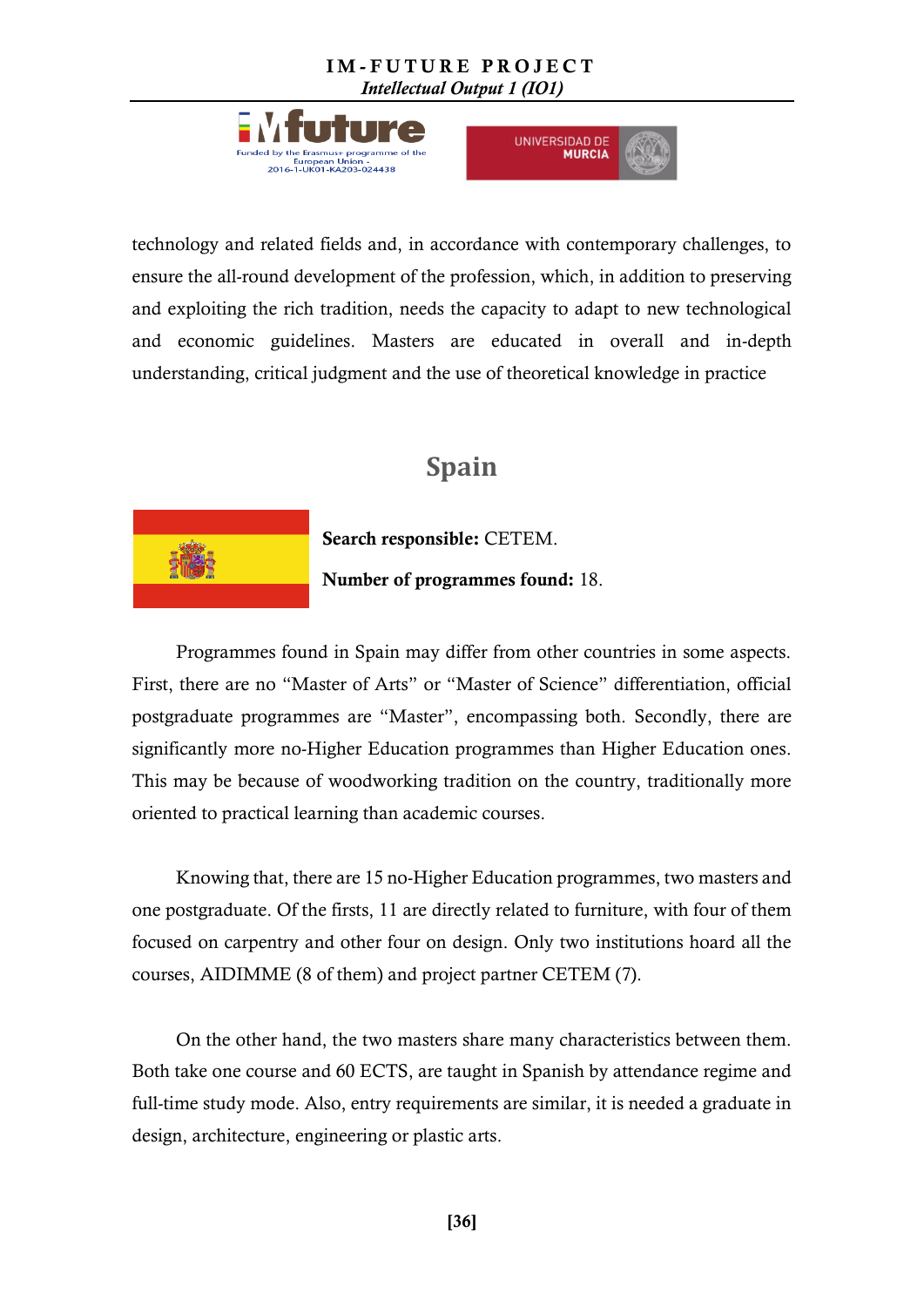



One is more focused exclusively on furniture, meanwhile the other one covers product design. The first one, [Master in Furniture Design](http://www.elisava.net/en/studies/master-furniture-design) is a common programme between Pompeu Fabra University and ELISAVA Barcelona School of Design and Engineering. Its strength points are design, materials and making processes, albeit it has not modules of business or company internship, which could be identified at weak spots.

The Istituto Europeo di Design Madrid offers the [Postgraduate Course in](http://master.iedmadrid.com/cursos/postgrado/curso-de-postgrado-de-diseno-de-mobiliario-dce1460s/)  [Furniture Design](http://master.iedmadrid.com/cursos/postgrado/curso-de-postgrado-de-diseno-de-mobiliario-dce1460s/) and the [Intensive master of Product Design](http://master.iedmadrid.com/cursos/master-intensivo/master-intensivo-de-diseno-de-producto-dme2779s/). As it is said above, is less focused on furniture than the master of the Pompeu Fabra, although furniture is understood as product and developed like that.

### **Sweden**

<span id="page-36-0"></span>

In Sweden, 3 programmes related to furniture industry have been identified. The first, taught in University of Gothenburg by the Academy of Design and Crafts (HDK), is the BFA [Programme in Wood Oriented Furniture Design](http://utbildning.gu.se/education/courses-and-programmes/Program_detail?programId=K1MDT). Entry requirements are very subjective, based on work samples and a personal interview, which grant access to a 3 years full-time attendance and 180 ECTS program. Is the only one of the three programs of Sweden offered in Swedish, although is mainly taught in English. It is structured on three modules (one each year): technology, materials and design; socio-cultural context; and exchange programme.

The second programme is the MA [Spatial Design](file:///C:/Users/ozes/Dropbox%20(Personal)/IM-FUTURE/IO1/01-A2_european_union_programmes/Konstfack%20University%20College%20of%20Arts,%20Crafts%20and%20Design) of the Konstfack University College of Arts, Crafts and Design. This 2 years and 120 ECTS programme train on both Interior Architecture and Furniture Design and grants access to doctoral level.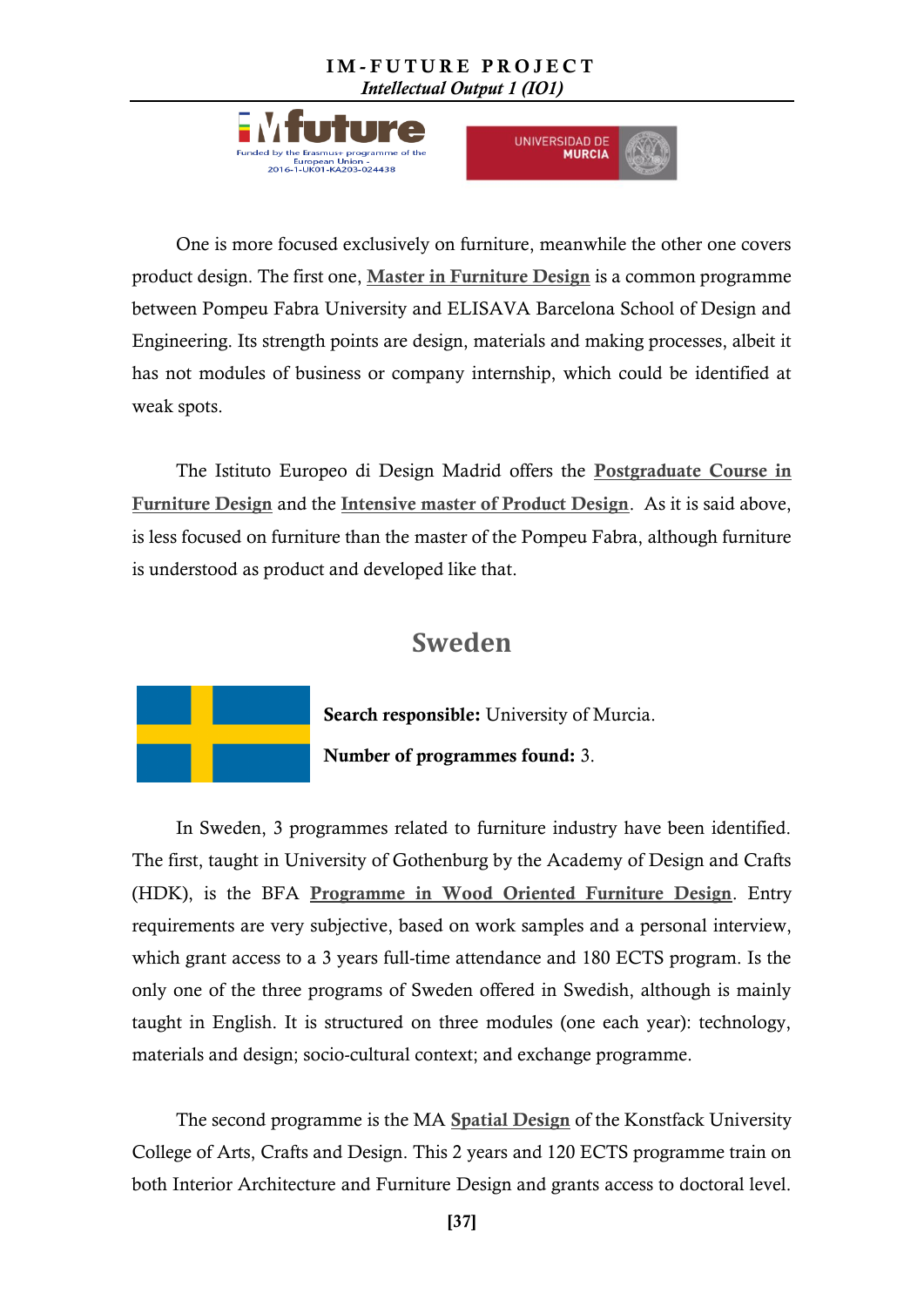



Is taught in English, so it is need to prove a proficiency in that language equivalent to Swedish upper secondary school course.

The third programme is also from Konstfack University College of Arts, Crafts and Design: [Individual Study Plan in Design](https://www.konstfack.se/en/Education/Masters-Degree-Programmes/Design/Individual-Study-Plan/). Although is considered at Master Degree level it is not regulated like that. Instead, is an opportunity for the students to develop on product, service or furniture design. It also grants access to doctoral level and it is in English.

## **United Kingdom**

<span id="page-37-0"></span>

Search responsible: BFM. Number of programmes found: 29.

United Kingdom is the areas were most programmes have been found. Maybe it is because two of the partners of IM-FUTURE are British and we have more accessible information, but we cannot forget its great tradition on furniture and wood processes. 29 programmes have been identified, 25 of which are of Higher Education. From the remaining four, three are Bachelor degrees and one last, a mix of foundation and work related degrees. These non-Higher Education programmes are focused on design.

Turning back to our main objective, we must specify some details of these Higher Education programmes, as their geographical distribution: 17 on England, six on Scotland and two on Wales. 15 are Masters of Arts, usually named or related to "Product Design", of which six are specifically focused on furniture design. The same denomination appears on some of the eight Masters of Science taught. We find also three Masters of Fine Arts, four Post Graduate Certificates and four Post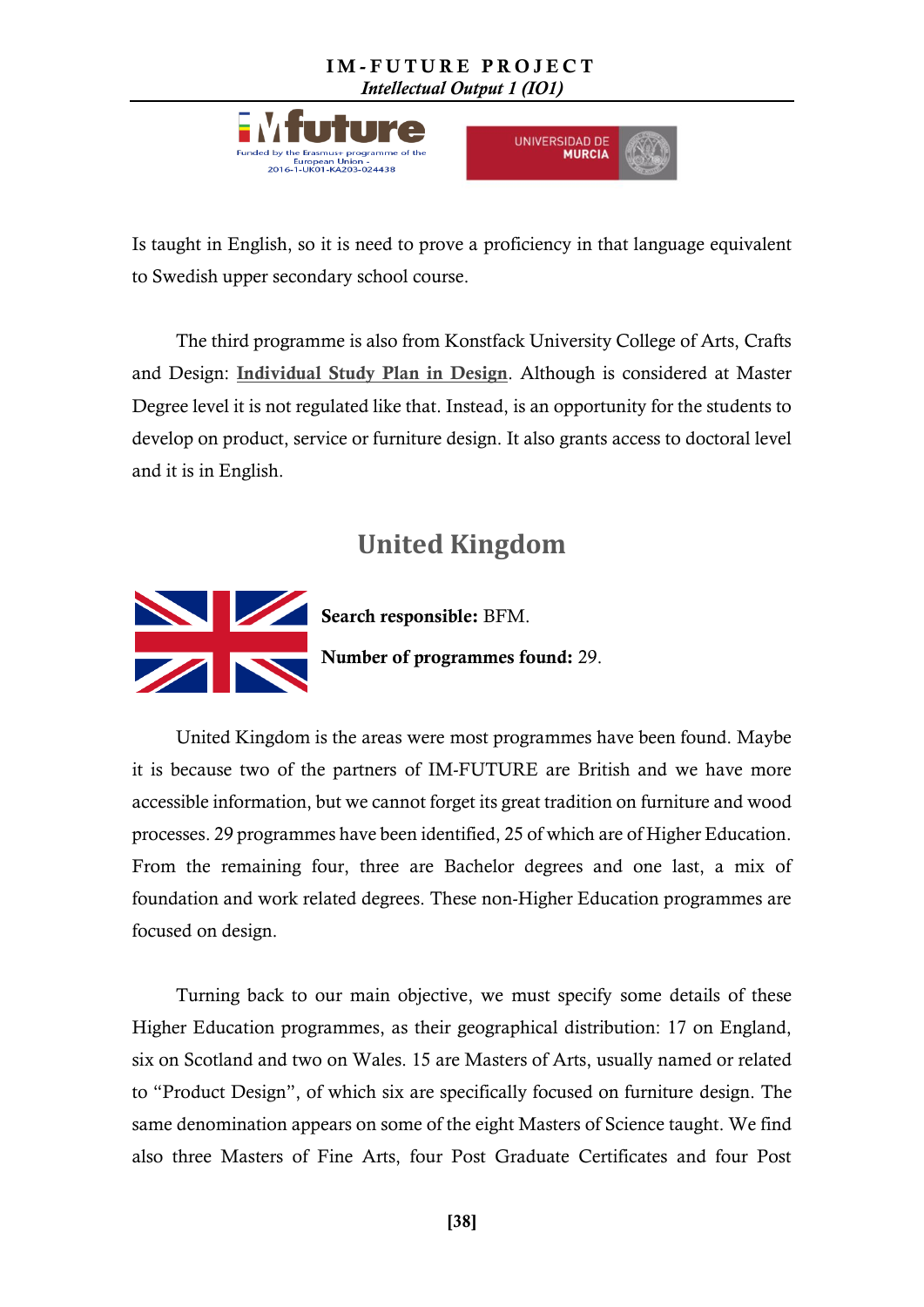



Graduate Diplomas. These last two kind of postgraduates are both related to Masters of Science, also.

The variety of titles exposed entails variety of studies duration and credits. From 60 to 240 credits, although many are of 180 credits, from 1 year to 4. Even that most are 1 year, it depends if its full or part-time and the modules of the program. In this sense, we only can assure that there are too much differences for similar field programmes. That is understandable if there were diverse regulations affecting, such as it happens with furniture studies across the European Union (even that it is supposed to be a joint effort on regularization), but it could be a problem for students to choose a program, or for companies to select a graduated. This is more obvious if we take our time ascertaining the exit profiles for each program, particularly relevant to the last mentioned. Thus, product design, taking attention to materials or new technologies, is present in most of them, but a few offer formation on business, on mechanical or electronic engineering, socio-cultural issues, entrepreneurial skills, digital prototyping, etc.

On the opposite, entry requirements are very similar between them and well structured, oscillating between a 2.1 and a 2.2 or above Bachelor's Honours Degree and, of course, a good English level – IELTS 6.0 or superior.

Regarding the institutions, only Nottingham Trent University and Aston University have more than one program, specifically, two. The rest have one each. Complete list of institutions (in alphabetical order) and programmes (linked) is as follows<sup>5</sup>:

**.** 

 $5$  Due to the elevate number of programmes existing in the UK, we have decided to extract the information and post the list of everone. More information is available in the folders of the Project and following the links.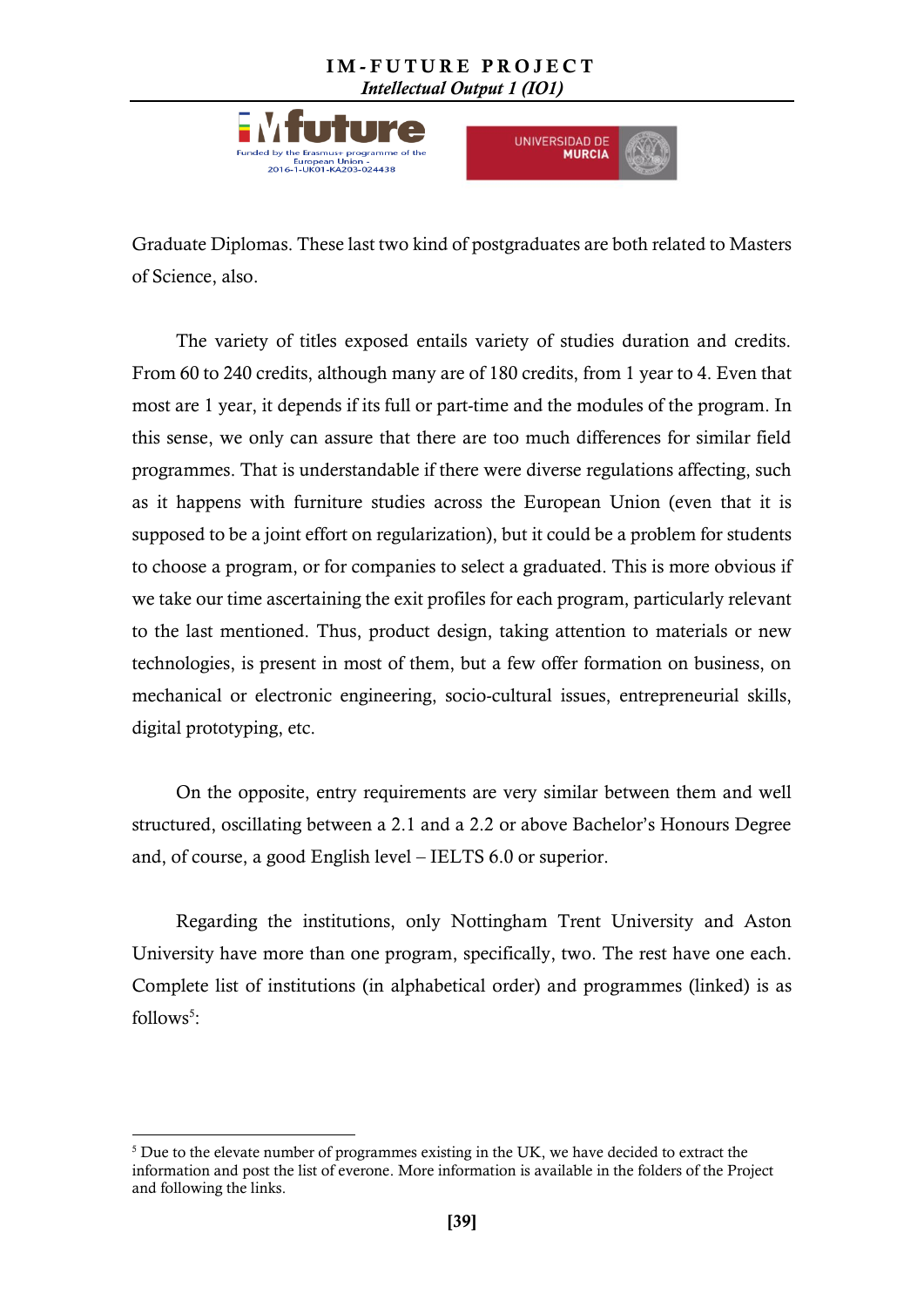



- Aston University: MSC [Product Design Enterprise](http://www.aston.ac.uk/study/postgraduate/taught-programmes/eas/msc-), MSC Product Design [Innovation](http://www.aston.ac.uk/study/postgraduate/taught-programmes/eas/msc-).
- Birmingham City University: MA [Product and Furniture Design](http://www.bcu.ac.uk/courses/product-and-furniture-design-ma-2017-18).
- Bournmouth University: MSC [Product Design](https://www1.bournemouth.ac.uk/study/courses/msc-product-design).
- Brunel University London: MSC [Integrated Product Design](http://www.brunel.ac.uk/study/postgraduate/Integrated-Product-Design-MSc).
- Buckinghamshire New University: MA [Art & Design Practice \(Furniture](http://bucks.ac.uk/courses/postgraduate/MF1ADP2-Y1A/)  [Design\)](http://bucks.ac.uk/courses/postgraduate/MF1ADP2-Y1A/).
- Cardiff Metropolitan University: MSC/PgC/PgD [Product Design](http://www.cardiffmet.ac.uk/artanddesign/courses/Pages/mscapd.aspx).
- De Montfort University: MA [Product Design](http://www.dmu.ac.uk/study/courses/postgraduate-courses/product-).
- Edinburgh College of Art: MA [Product Design](http://www.eca.ed.ac.uk/school-of-design/postgraduate/taught-).
- Edinburgh Napier University: MA/MD [Product Design Prototyping](http://www.napier.ac.uk/courses/ma--mdes-product-design-prototyping-).
- Glasgow School of Art: MSC [Product Design Engineering](http://www.gsa.ac.uk/study/graduate-degrees/product-design-engineering/).
- Kingston University: MA [Product and Furniture Design](http://www.kingston.ac.uk/postgraduate-course/product-furniture-design-ma/).
- Manchester School of Art: MA/MFA [Design: \(Furniture\)](http://www2.mmu.ac.uk/study/postgraduate/taught/2017/14679/).
- Nottingham Trent University: MA [Furniture and Product Design](https://www.ntu.ac.uk/study-and-courses/courses/find-your-), MA [Product Design](https://www.ntu.ac.uk/study-and-courses/courses/find-your-).
- Royal College of Art: MA [Product and Furniture Design](https://www.rca.ac.uk/schools/school-of-design/design-products/ma-description/).
- Sheffield Hallam University: MA/MFA [Desgin \(Product\)](https://www.shu.ac.uk/study-here/find-a-course/mamfa-design-product).
- University for the Creative Arts: MA [Product Design](http://www.uca.ac.uk/study/courses/ma-product-design/).
- University of Central Lancashire: MA/PgC/PgD [Product Design](http://www.uclan.ac.uk/courses/ma_pgcert_pgdip_product_design.php).
- University of Dundee: MSC [Product Design](https://www.dundee.ac.uk/study/pg/product-design/).
- University of Glasgow: MSC [Product Design Engineering](http://www.gla.ac.uk/postgraduate/taught/productdesignengineering/#/whythisprogramme,careerprospects).
- University of Hertfordshire: MA/PgC/PgD [Product Design](http://www.herts.ac.uk/courses/ma-product-design).
- University of Strathclyde: MSC/PgC/PgD [Product Design](http://www.strath.ac.uk/courses/postgraduatetaught/productdesign/).
- University of Wales Trinity Saint David: MA [Product Design](http://www.uwtsd.ac.uk/ma-product-design/).